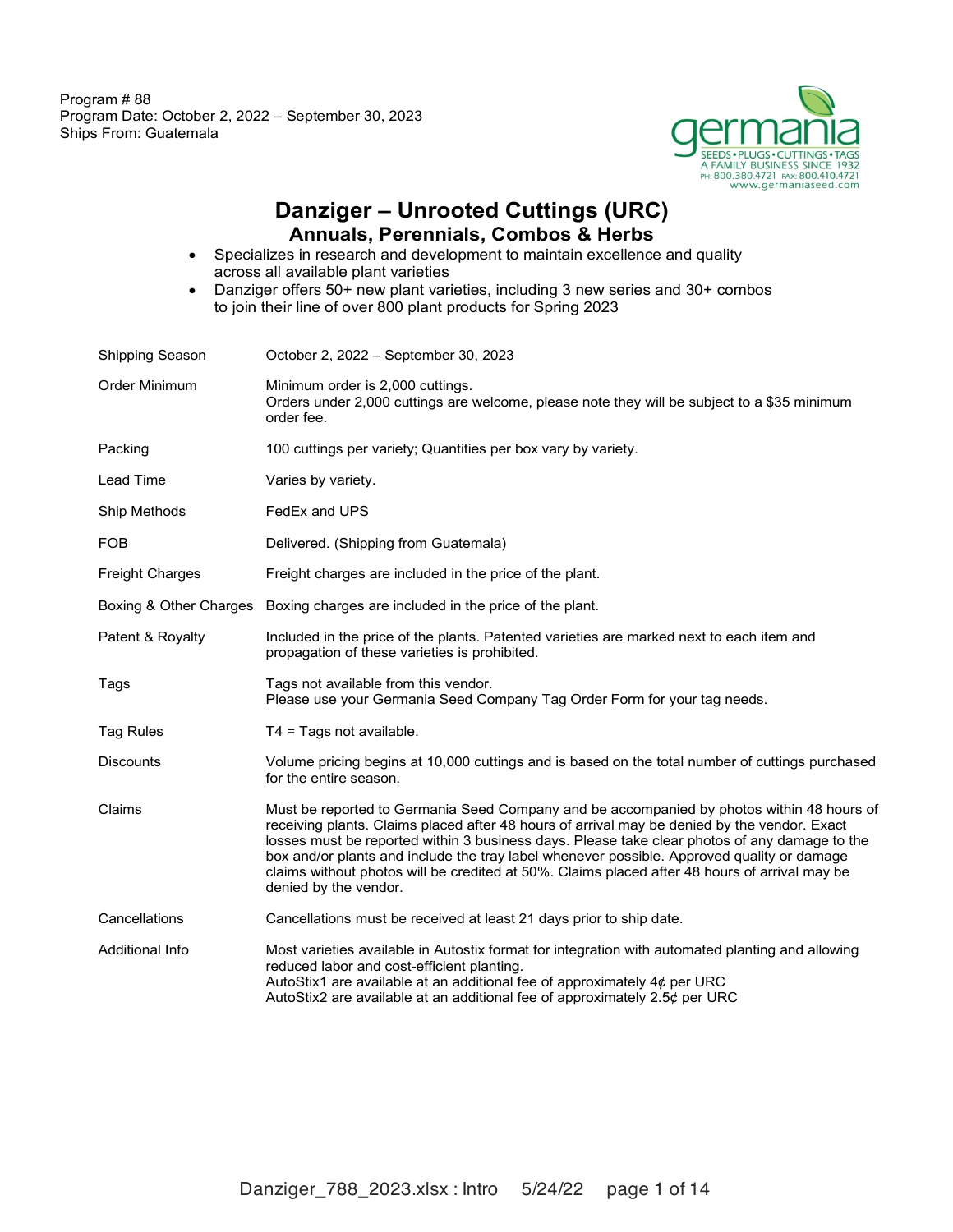## Danziger 2023 Plant Order Form

Ph. 800-380-4721

Fax: 800-410-4721

mail@germaniaseed.com

Company V# sku tray code QTY trav  $\sum_{n=1}^{\infty}$  Variety price each price tray 33050 URCO 100/BDL ACALYPHA CHENILLE PENDULA RED FIRE TAIL (Cat Tails) 0.159 \$15.90 80099 URCO 100/BDL ACHILLEA MILLEFOLIUM DESERT EVE DEEP ROSE 0.315 \$31.50 80065 URCO 100/BDL ACHILLEA MILLEFOLIUM DESERT EVE RED 0.315 \$31.50 788 80068 URCO 100/BDL ACHILLEA MILLEFOLIUM DESERT EVE TERRACOTTA 0.315 \$31.50 80066 URCO 100/BDL ACHILLEA MILLEFOLIUM DESERT EVE YELLOW 0.315 \$31.50 92242 URCO 100/BDL ACHILLEA MILLEFOLIUM SUMMER DRIFT (White) 0.288 \$28.80 30008 URCO 100/BDL ACHILLEA MOONSHINE (Yellow) 0.185 \$18.50 82868 URCO 100/BDL AGASTACHE BLUE BOA (Deep Violet Blue) 0.406 \$40.60 84563 URCO 100/BDL AGASTACHE KUDOS AMBROSIA 0.346 \$34.60 84564 URCO 100/BDL AGASTACHE KUDOS CORAL 0.346 \$34.60 85967 URCO 100/BDL AGASTACHE KUDOS GOLD 0.346 \$34.60 84565 URCO 100/BDL AGASTACHE KUDOS MANDARIN 0.346 \$34.60 89988 URCO 100/BDL AGASTACHE KUDOS RED 0.346 \$34.60 84566 URCO 100/BDL AGASTACHE KUDOS SILVER BLUE 0.346 \$34.60 55164 URCO 100/BDL AGASTACHE KUDOS YELLOW 0.346 \$34.60 90092 URCO 100/BDL AGASTACHE MORELLO (Deep Burgundy Rose) 0.346 \$34.60 89989 URCO 100/BDL AGASTACHE POQUITO BUTTER YELLOW 0.346 \$34.60 89990 URCO 100/BDL AGASTACHE POQUITO DARK BLUE 0.406 \$40.60 89991 URCO 100/BDL AGASTACHE POQUITO LAVENDER 0.346 \$34.60 89992 URCO 100/BDL AGASTACHE POQUITO ORANGE 0.346 \$34.60 92244 URCO 100/BDL AGASTACHE SUNNY SPARKS ORANGE GLOW 0.318 \$31.80 THE STRING CONTROLLETE SUNNY SPARKS PINK AGASTACHE SUNNY SPARKS PINK CONTROLLETE STRING ASSAULT ASSAULT ASSAULT ASSAULT ASSAULT ASSAULT ASSAULT ASSAULT ASSAULT ASSAULT ASSAULT ASSAULT ASSAULT ASSAULT ASSAULT ASSAULT ASSAUL THE STRING CONTROLLET A STRING AGASTACHE SUNNY SPARKS PINK GLOW CONTROLLET AGASTACHE SUNNY SPARKS PINK GLOW THE STRING COMPANY CONTROLLERT METHOD AGERATUM AGUILERA DARK PINK AND ARRIVE CONTROLLERING O.262 \$26.20 92821 URCO 100/BDL AGERATUM AGUILERA SKY BLUE 0.262 \$26.20 64398 URCO 100/BDL AGERATUM AGUILERA VIOLET 0.262 \$26.20 72568 URCO 100/BDL AJUGA REPTANS BLACK SCALLOP (Violet w/Green Black Leaves) 0.359 \$35.90 78468 URCO 100/BDL AJUGA REPTANS BLUEBERRY MUFFIN (Blueberry Blue) 0.345 \$34.50 30016 URCO 100/BDL AJUGA REPTANS BRONZE BEAUTY (Deep Bronze) 0.176 \$17.60 30017 URCO 100/BDL AJUGA REPTANS BURGUNDY GLOW (Blue w/Variegated Foliage) 0.176 \$17.60 52848 URCO 100/BDL AJUGA REPTANS CATLIN'S GIANT (Dark Purple w/Bold Leaves) 0.176 \$17.60 58986 URCO 100/BDL AJUGA REPTANS CHOCOLATE CHIP (Deep Purple Foliage) 0.176 \$17.60 64962 URCO 100/BDL AJUGA REPTANS MAHOGANY 0.176 \$17.60 90198 URCO 100/BDL ANGELONIA ALONIA BICOLOR VIOLET 0.323 \$32.30 91754 URCO 100/BDL ANGELONIA ALONIA BIG BICOLOR PINK 0.323 \$32.30 91755 URCO 100/BDL ANGELONIA ALONIA BIG BICOLOR PURPLE 0.323 \$32.30 78957 URCO 100/BDL ANGELONIA ALONIA BIG BLUE 0.323 \$32.30 86696 URCO 100/BDL ANGELONIA ALONIA BIG DARK PINK 0.323 \$32.30 82883 URCO 100/BDL ANGELONIA ALONIA BIG INDIGO 0.323 \$32.30 83143 URCO 100/BDL ANGELONIA ALONIA BIG SNOW 0.323 \$32.30 91751 URCO 100/BDL ANGELONIA ALONIA DARK LAVENDER 0.323 \$32.30 TREE 88624 URCO 100/BDL ANGELONIA ALONIA PINK FLIRT AND CONSERVED AND RESERVED ASSESSED ASSESSED AND A STREET 88625 URCO 100/BDL ANGELONIA ALONIA SNOW BALL 0.323 \$32.30 41702 URCO 100/BDL ANGELONIA ALONIA VIOLET 0.323 \$32.30 89790 URCO 100/BDL ARENARIA MONTANA SUMMER WHITE 0.280 \$28.00 40923 URCO 100/BDL ARENARIA MONTANA WINTER LEMON 0.280 \$28.00 40924 URCO 100/BDL ARENARIA MONTANA WINTER WHITE 0.280 \$28.00 71375 URCO 100/BDL ARGYRANTHEMUM ANGELIC BURGUNDY 0.300 \$30.00 87655 URCO 100/BDL ARGYRANTHEMUM ANGELIC GIANT PINK 0.300 \$30.00 33241 URCO 100/BDL ARGYRANTHEMUM ANGELIC RUBY 0.300 \$30.00 68518 URCO 100/BDL ARGYRANTHEMUM ANGELIC SNOW 0.300 \$30.00 41251 URCO 100/BDL ARGYRANTHEMUM ANGELIC SWEETS 0.300 \$30.00 85463 URCO 100/BDL ARGYRANTHEMUM EVEREST (White) 0.300 \$30.00 Volume pricing begins at 10,000 cuttings and is based on the total number of cuttings purchased for the entire season. Who Placed How Did They Customer Customer Company Communication and the Ship Week The Order How Did They Place The Order Customer Number Add Tags to Match Order? Special Instructions: Subtotal Instructions: Subtotal Instructions: Subtotal Instructions: Subtotal Instructions: Subtotal Instructions: Subtotal Instructions: Subtotal Instructions: Subtotal Instr Volume 1  $FOD = N$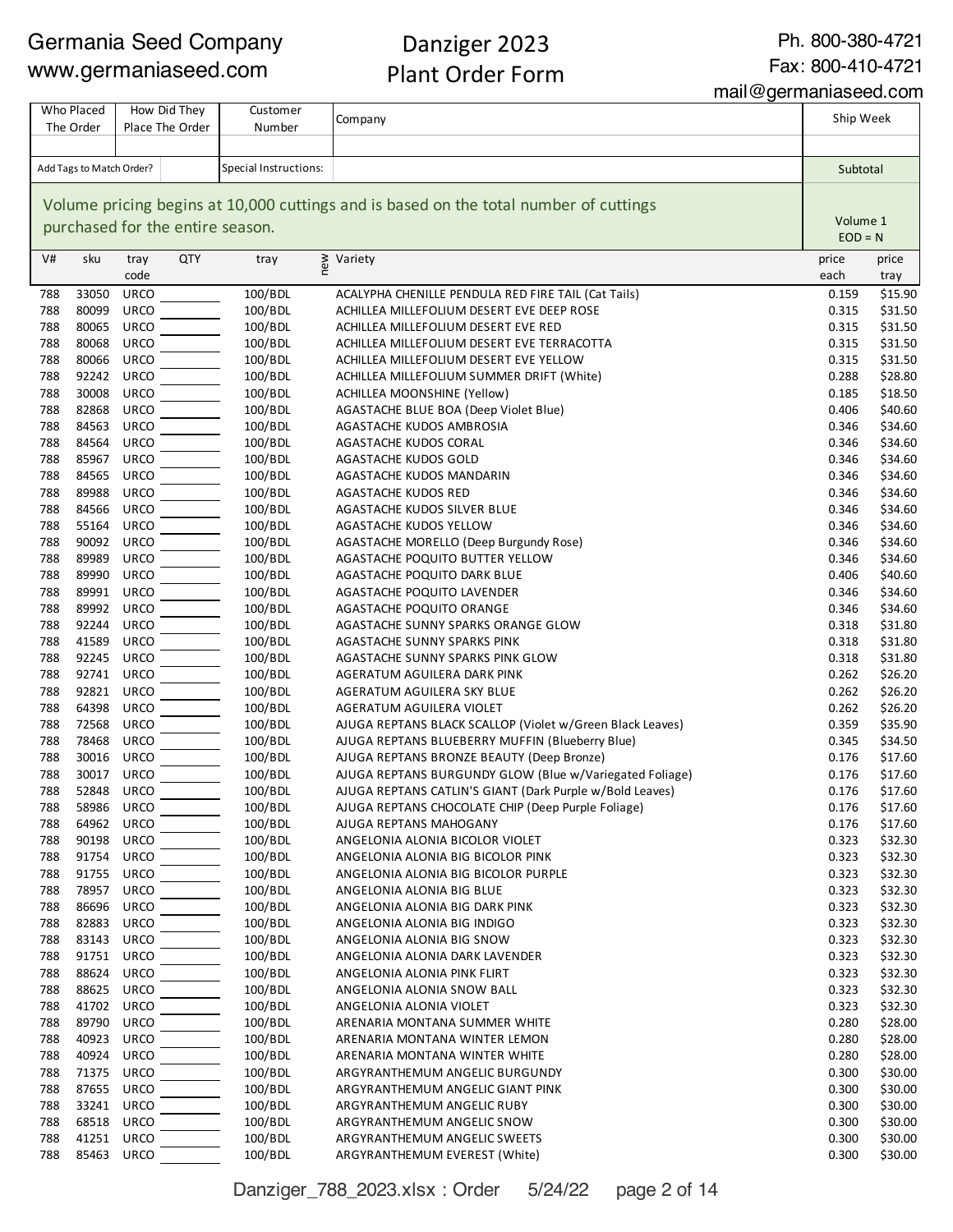# Danziger 2023 Plant Order Form

Ph. 800-380-4721 Fax: 800-410-4721

mail@germaniaseed.com

| V#         | sku            | tray                       | <b>QTY</b> | tray               | ≥ Variety<br>E                                                                      | price          | price              |
|------------|----------------|----------------------------|------------|--------------------|-------------------------------------------------------------------------------------|----------------|--------------------|
|            |                | code                       |            |                    |                                                                                     | each           | tray               |
| 788        | 94387          | <b>URCO</b>                |            | 100/BDL            | ARGYRANTHEMUM LOLLIES BERRY GUMMY                                                   | 0.300          | \$30.00            |
| 788        | 94848          | <b>URCO</b>                |            | 100/BDL            | ARGYRANTHEMUM LOLLIES BUTTERMINT                                                    | 0.300          | \$30.00            |
| 788        | 94389          | <b>URCO</b><br><b>URCO</b> |            | 100/BDL            | ARGYRANTHEMUM LOLLIES MARSHMALLOW                                                   | 0.300          | \$30.00            |
| 788<br>788 | 94390<br>94391 | <b>URCO</b>                |            | 100/BDL<br>100/BDL | ARGYRANTHEMUM LOLLIES PINK PEZ<br>ARGYRANTHEMUM LOLLIES WHITE CHOCOLATE             | 0.300<br>0.300 | \$30.00<br>\$30.00 |
| 788        | 94392          | <b>URCO</b>                |            | 100/BDL            | ARGYRANTHEMUM MAIZE                                                                 | 0.300          | \$30.00            |
| 788        | 78196          | <b>URCO</b>                |            | 100/BDL            | ARGYRANTHEMUM MARS (White)                                                          | 0.300          | \$30.00            |
| 788        | 41252          | <b>URCO</b>                |            | 100/BDL            | ARGYRANTHEMUM SUNNY SPRING                                                          | 0.300          | \$30.00            |
| 788        | 90379          | <b>URCO</b>                |            | 100/BDL            | ARTEMISIA MAKANA SILVER                                                             | 0.369          | \$36.90            |
| 788        | 30061          | <b>URCO</b>                |            | 100/BDL            | ARTEMISIA SCHMIDTIANA NANA SILVER MOUND                                             | 0.193          | \$19.30            |
| 788        | 75079          | <b>URCO</b>                |            | 100/BDL            | AUBRIETA AXCENT ANTIQUE ROSE                                                        | 0.276          | \$27.60            |
| 788        | 40073          | <b>URCO</b>                |            | 100/BDL            | AUBRIETA AXCENT BURGUNDY                                                            | 0.276          | \$27.60            |
| 788        | 40074          | <b>URCO</b>                |            | 100/BDL            | AUBRIETA AXCENT DEEP PURPLE                                                         | 0.276          | \$27.60            |
| 788<br>788 | 40075<br>40076 | <b>URCO</b>                |            | 100/BDL            | AUBRIETA AXCENT LIGHT BLUE                                                          | 0.276          | \$27.60            |
| 788        | 75084          | <b>URCO</b><br><b>URCO</b> |            | 100/BDL<br>100/BDL | AUBRIETA AXCENT LILAC<br>AUBRIETA AXCENT VIOLET W/EYE                               | 0.276<br>0.276 | \$27.60<br>\$27.60 |
| 788        | 94393          | <b>URCO</b>                |            | 100/BDL            | AUBRIETA AXCENT WHITE                                                               | 0.276          | \$27.60            |
| 788        | 92902          | <b>URCO</b>                |            | 100/BDL            | AUBRIETA GLACIER RED                                                                | 0.276          | \$27.60            |
| 788        | 92903          | <b>URCO</b>                |            | 100/BDL            | AUBRIETA GLACIER SKY BLUE                                                           | 0.276          | \$27.60            |
| 788        | 92904          | <b>URCO</b>                |            | 100/BDL            | AUBRIETA GLACIER VIOLET                                                             | 0.276          | \$27.60            |
| 788        | 86018          | <b>URCO</b>                |            | 100/BDL            | BACOPA SCOPIA DOUBLE INDIGO                                                         | 0.213          | \$21.30            |
| 788        | 91756          | <b>URCO</b>                |            | 100/BDL            | <b>BACOPA SCOPIA DOUBLE PINK</b>                                                    | 0.213          | \$21.30            |
| 788        | 82458          | <b>URCO</b>                |            | 100/BDL            | BACOPA SCOPIA DOUBLE SNOWBALL                                                       | 0.213          | \$21.30            |
| 788        | 65748          | <b>URCO</b>                |            | 100/BDL            | BACOPA SCOPIA GOLDEN LEAVES WHITE                                                   | 0.213          | \$21.30            |
| 788        | 87315          | <b>URCO</b>                |            | 100/BDL            | <b>BACOPA SCOPIA GREAT PINK BEAUTY</b>                                              | 0.213          | \$21.30            |
| 788<br>788 | 76905<br>78691 | <b>URCO</b><br><b>URCO</b> |            | 100/BDL            | BACOPA SCOPIA GREAT REGAL BLUE                                                      | 0.213          | \$21.30            |
| 788        | 75293          | <b>URCO</b>                |            | 100/BDL<br>100/BDL | BACOPA SCOPIA GULLIVER BLUE<br>BACOPA SCOPIA GULLIVER BLUE SENSATION                | 0.213<br>0.213 | \$21.30<br>\$21.30 |
| 788        | 94394          | <b>URCO</b>                |            | 100/BDL            | BACOPA SCOPIA GULLIVER BLUSH COMPACT                                                | 0.213          | \$21.30            |
| 788        | 75221          | <b>URCO</b>                |            | 100/BDL            | BACOPA SCOPIA GULLIVER DYNAMIC WHITE                                                | 0.213          | \$21.30            |
| 788        | 88203          | <b>URCO</b>                |            | 100/BDL            | <b>BACOPA SCOPIA GULLIVER PINK</b>                                                  | 0.213          | \$21.30            |
| 788        | 82679          | <b>URCO</b>                |            | 100/BDL            | BACOPA SCOPIA GULLIVER PINK HEART                                                   | 0.213          | \$21.30            |
| 788        | 92544          | <b>URCO</b>                |            | 100/BDL            | BACOPA SCOPIA GULLIVER PURPLE COMPACT                                               | 0.213          | \$21.30            |
| 788        | 94395          | <b>URCO</b>                |            | 100/BDL            | BACOPA SCOPIA GULLIVER ROSA COMPACT                                                 | 0.213          | \$21.30            |
| 788        | 85084          | <b>URCO</b>                |            | 100/BDL            | BACOPA SCOPIA GULLIVER VIOLET                                                       | 0.213          | \$21.30            |
| 788        | 70547          | URCO                       |            | 100/BDL            | <b>BACOPA SCOPIA GULLIVER WHITE</b>                                                 | 0.213          | \$21.30            |
| 788<br>788 | 90954<br>59566 | <b>URCO</b><br><b>URCO</b> |            | 100/BDL<br>100/BDL | BACOPA SCOPIA GULLIVER WHITE COMPACT                                                | 0.213          | \$21.30            |
| 788        | 66222          | <b>URCO</b>                |            | 100/BDL            | BEGONIA WAX DOUBLET PINK<br>BEGONIA WAX DOUBLET RED                                 | 0.396<br>0.396 | \$39.60<br>\$39.60 |
| 788        | 64508          | <b>URCO</b>                |            | 100/BDL            | BEGONIA WAX DOUBLET ROSE                                                            | 0.396          | \$39.60            |
| 788        | 64509          | <b>URCO</b>                |            | 100/BDL            | BEGONIA WAX DOUBLET WHITE                                                           | 0.396          | \$39.60            |
| 788        | 41253          | <b>URCO</b>                |            | 100/BDL            | BIDENS FERULIFOLIA BLAZING EMBERS                                                   | 0.303          | \$30.30            |
| 788        | 88211          | <b>URCO</b>                |            | 100/BDL            | BIDENS FERULIFOLIA BLAZING FIRE                                                     | 0.303          | \$30.30            |
| 788        | 68990          | <b>URCO</b>                |            | 100/BDL            | BIDENS FERULIFOLIA BLAZING GLORY (Red/Yellow Bicolor)                               | 0.303          | \$30.30            |
| 788        | 82686          | <b>URCO</b>                |            | 100/BDL            | <b>BIDENS FERULIFOLIA YELLOW SUNSHINE</b>                                           | 0.273          | \$27.30            |
| 788        | 63032          | URCO                       |            | 100/BDL            | <b>BIDENS GOLDEN EMPIRE</b>                                                         | 0.273          | \$27.30            |
| 788        | 67229          | URCO                       |            | 100/BDL            | <b>BIDENS MEGA CHARM</b>                                                            | 0.273          | \$27.30            |
| 788        | 88212          | <b>URCO</b>                |            | 100/BDL            | <b>BIDENS PRETTY IN PINK</b>                                                        | 0.303          | \$30.30            |
| 788        | 94396          | <b>URCO</b>                |            | 100/BDL            | <b>BIDENS SUNSHINE DOUBLE</b><br><b>BIDENS WHITE DELIGHT</b>                        | 0.303<br>0.303 | \$30.30            |
| 788<br>788 | 88345<br>76957 | <b>URCO</b><br><b>URCO</b> |            | 100/BDL<br>100/BDL | <b>BIDENS YELLOW CHARM</b>                                                          | 0.273          | \$30.30<br>\$27.30 |
| 788        | 77768          | <b>URCO</b>                |            | 100/BDL            | <b>BIDENS YELLOW CROWN</b>                                                          | 0.273          | \$27.30            |
| 788        | 40771          | <b>URCO</b>                |            | 100/BDL            | <b>BIDENS YELLOW SPLASH</b>                                                         | 0.303          | \$30.30            |
| 788        | 78211          | <b>URCO</b>                |            | 100/BDL            | BRACHYSCOME BRASCO VIOLET                                                           | 0.239          | \$23.90            |
| 788        | 88346          | <b>URCO</b>                |            | 100/BDL            | <b>BRACHYSCOME FRESCO CANDY</b>                                                     | 0.246          | \$24.60            |
| 788        | 88347          | <b>URCO</b>                |            | 100/BDL            | <b>BRACHYSCOME FRESCO PURPLE</b>                                                    | 0.246          | \$24.60            |
| 788        | 92566          | <b>URCO</b>                |            | 100/BDL            | CALENDULA CHEERS TANGERINE                                                          | 0.356          | \$35.60            |
| 788        | 76475          | <b>URCO</b>                |            | 100/BDL            | CALENDULA CHEERS YELLOW                                                             | 0.356          | \$35.60            |
| 788        | 81392          | <b>URCO</b>                |            | 100/BDL            | CALIBRACHOA ALOHA CANARY YELLOW                                                     | 0.315          | \$31.50            |
| 788        | 94397          | <b>URCO</b>                |            | 100/BDL            | CALIBRACHOA COLIBRI ABSTRACT GUAVA                                                  | 0.343          | \$34.30            |
| 788<br>788 | 41256<br>94398 | <b>URCO</b><br>URCO        |            | 100/BDL<br>100/BDL | CALIBRACHOA COLIBRI BLIZZARD (White w/Yellow Eye)<br>CALIBRACHOA COLIBRI BRIGHT RED | 0.315<br>0.315 | \$31.50            |
|            |                |                            |            |                    |                                                                                     |                | \$31.50            |

Danziger\_788\_2023.xlsx : Order 5/24/22 page 3 of 14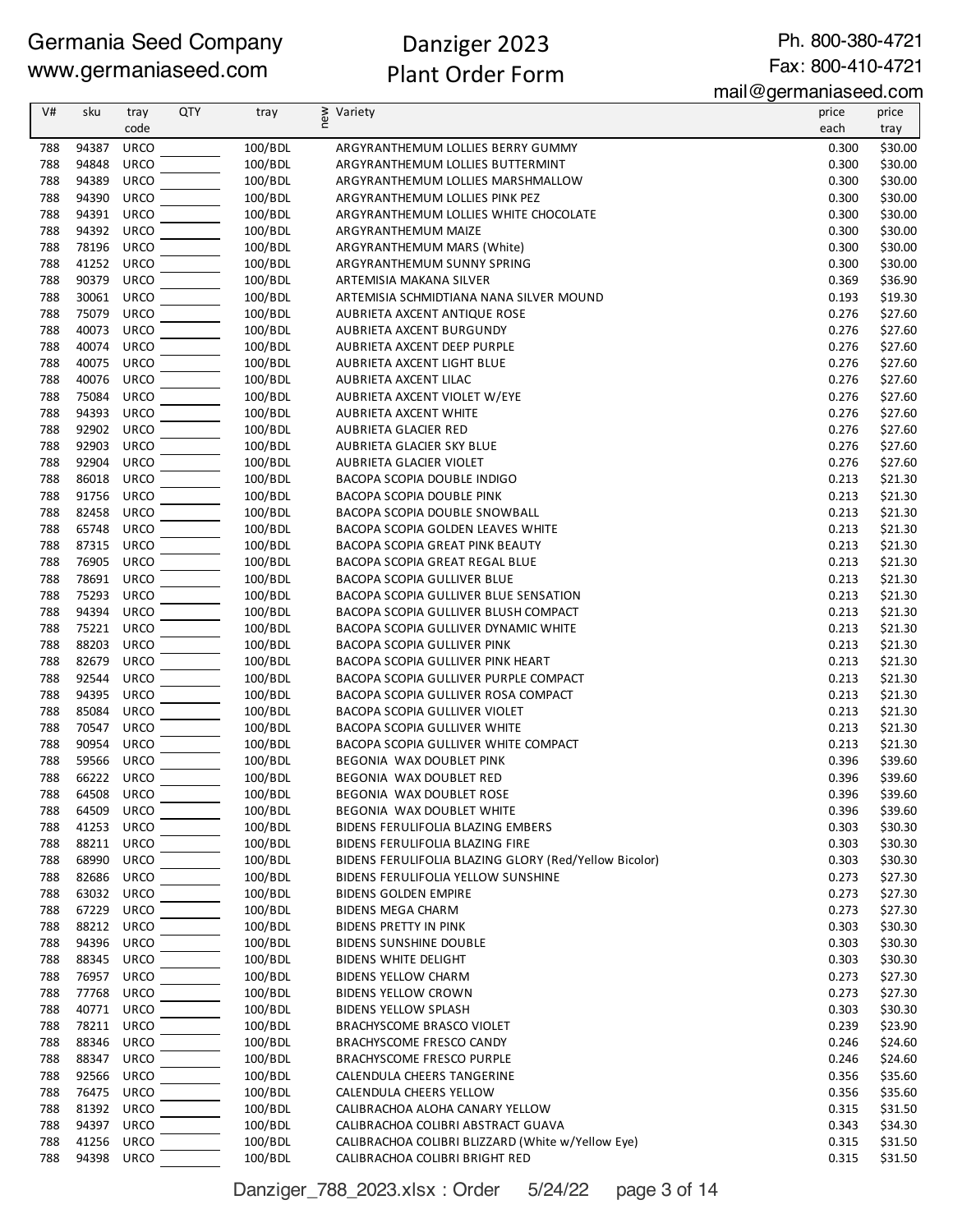# Danziger 2023 Plant Order Form

Ph. 800-380-4721 Fax: 800-410-4721

mail@germaniaseed.com

| V#  | sku        | tray        | <b>QTY</b> | tray    | Variety                                           | price | price   |
|-----|------------|-------------|------------|---------|---------------------------------------------------|-------|---------|
|     |            | code        |            |         | new                                               | each  | tray    |
| 788 | 84167      | <b>URCO</b> |            | 100/BDL | CALIBRACHOA COLIBRI CHERRY LACE                   | 0.315 | \$31.50 |
| 788 | 96475      | <b>URCO</b> |            | 100/BDL | * CALIBRACHOA COLIBRI DARK LAVENDER               | 0.315 | \$31.50 |
| 788 | 94399      | <b>URCO</b> |            | 100/BDL | CALIBRACHOA COLIBRI DOUBLE DEEP PURPLE            | 0.329 | \$32.90 |
| 788 | 96476      | <b>URCO</b> |            | 100/BDL | * CALIBRACHOA COLIBRI EXOTIC RED BLING            | 0.343 | \$34.30 |
| 788 | 90217      | <b>URCO</b> |            | 100/BDL | CALIBRACHOA COLIBRI LEMON                         | 0.315 | \$31.50 |
| 788 | 92568      | <b>URCO</b> |            | 100/BDL | CALIBRACHOA COLIBRI MALIBU PINK                   | 0.315 | \$31.50 |
| 788 | 92569      | <b>URCO</b> |            | 100/BDL | CALIBRACHOA COLIBRI MELLOW YELLOW                 | 0.315 | \$31.50 |
| 788 | 84169      | <b>URCO</b> |            | 100/BDL | CALIBRACHOA COLIBRI ORANGE                        | 0.315 | \$31.50 |
| 788 | 94400      | <b>URCO</b> |            | 100/BDL | CALIBRACHOA COLIBRI PINK BLING                    | 0.343 | \$34.30 |
| 788 | 92905      | <b>URCO</b> |            | 100/BDL | CALIBRACHOA COLIBRI PINK FLAMINGO                 | 0.315 | \$31.50 |
| 788 | 84170      | <b>URCO</b> |            | 100/BDL | CALIBRACHOA COLIBRI PINK LACE                     | 0.315 | \$31.50 |
| 788 | 89128      | <b>URCO</b> |            | 100/BDL | CALIBRACHOA COLIBRI PLUM                          | 0.315 | \$31.50 |
| 788 | 96477      | <b>URCO</b> |            | 100/BDL | * CALIBRACHOA COLIBRI PURE WHITE                  | 0.315 | \$31.50 |
| 788 | 94401      | <b>URCO</b> |            | 100/BDL | CALIBRACHOA COLIBRI PURPLE BLING                  | 0.343 | \$34.30 |
| 788 | 84177      | <b>URCO</b> |            | 100/BDL | CALIBRACHOA COLIBRI PURPLE LACE                   | 0.315 | \$31.50 |
| 788 | 96478      | <b>URCO</b> |            | 100/BDL | * CALIBRACHOA EYECONIC APRICOT                    | 0.329 | \$32.90 |
| 788 | 94402      | <b>URCO</b> |            | 100/BDL | CALIBRACHOA EYECONIC CHERRY BLOSSOM               | 0.329 | \$32.90 |
| 788 | 94404      | <b>URCO</b> |            | 100/BDL | CALIBRACHOA EYECONIC PEACH                        | 0.329 | \$32.90 |
| 788 | 94403      | <b>URCO</b> |            | 100/BDL | CALIBRACHOA EYECONIC PINK                         | 0.329 | \$32.90 |
| 788 | 41257      | <b>URCO</b> |            | 100/BDL | CALIBRACHOA EYECONIC PURPLE                       | 0.329 | \$32.90 |
| 788 | 96479      | <b>URCO</b> |            | 100/BDL | * CALIBRACHOA EYECONIC STRAWBERRY                 | 0.329 | \$32.90 |
| 788 | 91765      | <b>URCO</b> |            | 100/BDL | CALIBRACHOA EYECONIC SUNSET (LIGHT RED)           | 0.329 | \$32.90 |
| 788 | 94406      | <b>URCO</b> |            | 100/BDL | CALIBRACHOA LIA ABSTRACT PINK                     | 0.343 | \$34.30 |
| 788 | 90874      | <b>URCO</b> |            | 100/BDL | CALIBRACHOA LIA BLUE                              | 0.315 | \$31.50 |
| 788 | 90218      | <b>URCO</b> |            | 100/BDL | CALIBRACHOA LIA BUBBLEGUM                         | 0.315 | \$31.50 |
| 788 | 94407      | <b>URCO</b> |            | 100/BDL | CALIBRACHOA LIA CRANBERRY                         | 0.315 | \$31.50 |
| 788 | 41258      | <b>URCO</b> |            | 100/BDL | CALIBRACHOA LIA DARK RED                          | 0.315 | \$31.50 |
| 788 | 41259      | <b>URCO</b> |            | 100/BDL | CALIBRACHOA LIA GLAZE (White)                     | 0.315 | \$31.50 |
| 788 | 90875      | <b>URCO</b> |            | 100/BDL | CALIBRACHOA LIA MELON                             | 0.315 | \$31.50 |
| 788 | 90219      | <b>URCO</b> |            | 100/BDL | * CALIBRACHOA LIA YELLOW                          | 0.315 | \$31.50 |
| 788 | 76871      | <b>URCO</b> |            | 100/BDL | CALIBRACHOA NOA ALMOND BLOSSOM (White w/Pink)     | 0.315 | \$31.50 |
| 788 | 74478      | <b>URCO</b> |            | 100/BDL | CALIBRACHOA NOA BLUE LEGEND                       | 0.315 | \$31.50 |
| 788 | 76870      | <b>URCO</b> |            | 100/BDL | CALIBRACHOA NOA DARK PINK CARNIVAL                | 0.315 | \$31.50 |
| 788 | 78965      | <b>URCO</b> |            | 100/BDL | CALIBRACHOA NOA MEGA MAGENTA                      | 0.315 | \$31.50 |
| 788 | 78966      | <b>URCO</b> |            | 100/BDL | CALIBRACHOA NOA MEGA PINK                         | 0.315 | \$31.50 |
| 788 | 86709      | <b>URCO</b> |            | 100/BDL | CALIBRACHOA NOA SNOW                              | 0.315 | \$31.50 |
| 788 | 74483      | URCO        |            | 100/BDL | CALIBRACHOA NOA ULTRA PURPLE                      | 0.315 | \$31.50 |
| 788 | 75363      | <b>URCO</b> |            | 100/BDL | CALIBRACHOA NOA YELLOW                            | 0.315 | \$31.50 |
| 788 | 91767      | <b>URCO</b> |            | 100/BDL | CALIBRACHOA OMBRE BLUE                            | 0.329 | \$32.90 |
| 788 | 92906 URCO |             |            | 100/BDL | CALIBRACHOA OMBRE BLUSH                           | 0.329 | \$32.90 |
| 788 | 91768      | URCO        |            | 100/BDL | CALIBRACHOA OMBRE PINK                            | 0.329 | \$32.90 |
| 788 | 96480      | <b>URCO</b> |            | 100/BDL | * CALIBRACHOA OMBRE SUNRISE                       | 0.329 | \$32.90 |
| 788 | 94408      | <b>URCO</b> |            | 100/BDL | CALIBRACHOA OMBRE YELLOW                          | 0.329 | \$32.90 |
| 788 | 96481      | <b>URCO</b> |            | 100/BDL | <b>* CALOCEPHALUS SILVER BUSH</b>                 | 0.150 | \$15.00 |
| 788 | 96482      | <b>URCO</b> |            | 100/BDL | * CAMPANULA INTERSPECIFIC BEYOND WHITE            | 0.329 | \$32.90 |
| 788 | 92247      | <b>URCO</b> |            | 100/BDL | CAMPANULA INTERSPECIFIC SPRING BELL 2.0 BLUE      | 0.329 | \$32.90 |
| 788 | 92248      | <b>URCO</b> |            | 100/BDL | CAMPANULA INTERSPECIFIC SPRING BELL 2.0 DARK BLUE | 0.329 | \$32.90 |
| 788 | 92249      | <b>URCO</b> |            | 100/BDL | CAMPANULA INTERSPECIFIC SPRING BELL 2.0 WHITE     | 0.329 | \$32.90 |
| 788 | 40930      | <b>URCO</b> |            | 100/BDL | CAMPANULA X CARIBOO BLUE                          | 0.329 | \$32.90 |
| 788 | 92907      | <b>URCO</b> |            | 100/BDL | CAMPANULA X CARIBOO FORTE BLUE                    | 0.329 | \$32.90 |
| 788 | 92250      | <b>URCO</b> |            | 100/BDL | CARYOPTERIS PAVILLION BLUE                        | 0.628 | \$62.80 |
| 788 | 41588      | URCO        |            | 100/BDL | CARYOPTERIS PAVILLION PINK                        | 0.628 | \$62.80 |
| 788 | 92251      | <b>URCO</b> |            | 100/BDL | CARYOPTERIS PAVILLION WHITE                       | 0.628 | \$62.80 |
| 788 | 85203      | <b>URCO</b> |            | 100/BDL | CELOSIA PLUMOSA KELOS FIRE ORANGE                 | 0.385 | \$38.50 |
| 788 | 85204      | <b>URCO</b> |            | 100/BDL | CELOSIA PLUMOSA KELOS FIRE PINK                   | 0.385 | \$38.50 |
| 788 | 85205      | <b>URCO</b> |            | 100/BDL | CELOSIA PLUMOSA KELOS FIRE PURPLE                 | 0.385 | \$38.50 |
| 788 | 67380      | <b>URCO</b> |            | 100/BDL | CELOSIA PLUMOSA KELOS FIRE RED                    | 0.385 | \$38.50 |
| 788 | 85206      | <b>URCO</b> |            | 100/BDL | CELOSIA PLUMOSA KELOS FIRE SCARLET (RED)          | 0.385 | \$38.50 |
| 788 | 67387      | <b>URCO</b> |            | 100/BDL | CELOSIA PLUMOSA KELOS FIRE YELLOW                 | 0.385 | \$38.50 |
| 788 | 82589      | <b>URCO</b> |            | 100/BDL | CLEOME CLIO MAGENTA                               | 0.426 | \$42.60 |
| 788 | 88224      | <b>URCO</b> |            | 100/BDL | CLEOME CLIO PINK LADY                             | 0.426 | \$42.60 |
| 788 | 78733      | URCO        |            | 100/BDL | COLEUS TRAILING WEDDING TRAIN (BURGUNDY)          | 0.299 | \$29.90 |

Danziger\_788\_2023.xlsx : Order 5/24/22 page 4 of 14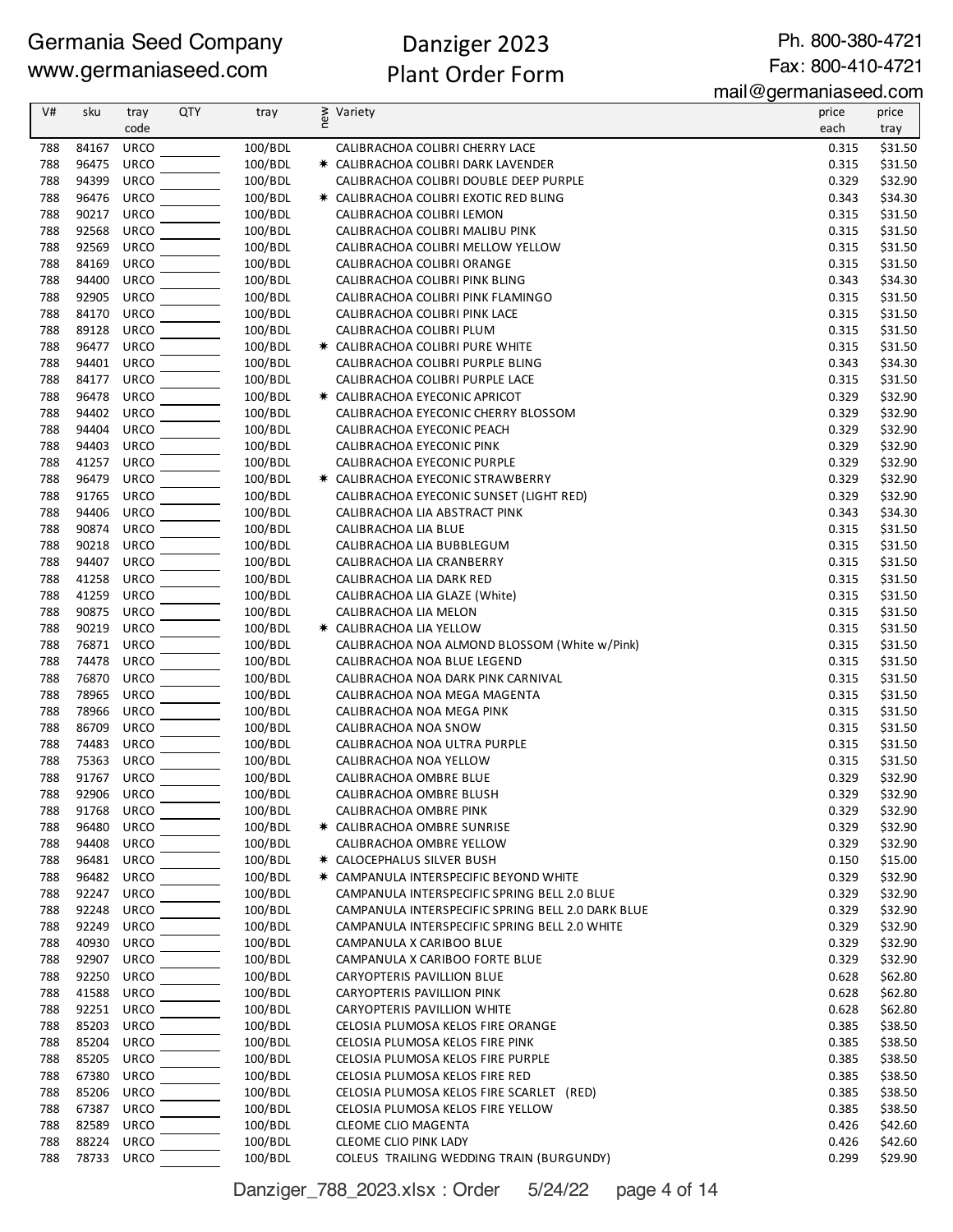# Danziger 2023 Plant Order Form

Ph. 800-380-4721 Fax: 800-410-4721

mail@germaniaseed.com

| V#         | sku            | tray                       | <b>QTY</b> | tray               |                                                                 | .<br>guinamau uu luun<br>price | price              |
|------------|----------------|----------------------------|------------|--------------------|-----------------------------------------------------------------|--------------------------------|--------------------|
|            |                | code                       |            |                    | ≷ Variety<br>E                                                  | each                           | tray               |
|            |                |                            |            |                    |                                                                 |                                |                    |
| 788        | 92908          | <b>URCO</b>                |            | 100/BDL            | COLEUS FLYING CARPET SHOCKER                                    | 0.276                          | \$27.60            |
| 788        | 96483          | <b>URCO</b>                |            | 100/BDL            | * COLEUS NOVA ROLY POLY                                         | 0.276                          | \$27.60            |
| 788<br>788 | 90230<br>88399 | <b>URCO</b><br><b>URCO</b> |            | 100/BDL<br>100/BDL | COLEUS PARTYTIME PINK FIZZ<br>COLEUS PARTYTIME RUBY PUNCH       | 0.299<br>0.299                 | \$29.90<br>\$29.90 |
|            | 86640          | <b>URCO</b>                |            |                    |                                                                 |                                |                    |
| 788<br>788 | 86641          | <b>URCO</b>                |            | 100/BDL<br>100/BDL | COLEUS TERRA NOVA ELECTRIC SLIDE<br>COLEUS TERRA NOVA MARRAKESH | 0.276<br>0.276                 | \$27.60<br>\$27.60 |
| 788        | 95004          | <b>URCO</b>                |            | 100/BDL            | COLEUS TERRA NOVA MONKEY PUZZLE                                 | 0.276                          | \$27.60            |
| 788        | 94413          | <b>URCO</b>                |            | 100/BDL            | COLEUS TERRA NOVA PEACH JULEP                                   | 0.276                          | \$27.60            |
| 788        | 92912          | <b>URCO</b>                |            | 100/BDL            | COLEUS TERRA NOVA SCARLET IBIS                                  | 0.276                          | \$27.60            |
| 788        | 86737          | <b>URCO</b>                |            | 100/BDL            | COLEUS TERRA NOVA WILDFIRE BLAZE                                | 0.276                          | \$27.60            |
| 788        | 86740          | <b>URCO</b>                |            | 100/BDL            | COLEUS TERRA NOVA WILDFIRE SMOKY ROSE                           | 0.343                          | \$34.30            |
| 788        | 92913          | URCO                       |            | 100/BDL            | COLEUS WILDFIRE FLICKER                                         | 0.276                          | \$27.60            |
| 788        | 30180          | <b>URCO</b>                |            | 100/BDL            | COREOPSIS AURICULATA NANA (Bright Yellow Dwarf)                 | 0.210                          | \$21.00            |
| 788        | 92914          | <b>URCO</b>                |            | 100/BDL            | COREOPSIS GRANDIFLORA CASTELLO COMPACT GOLD                     | 0.438                          | \$43.80            |
| 788        | 92253          | <b>URCO</b>                |            | 100/BDL            | COREOPSIS GRANDIFLORA CASTELLO POM POM YELLOW                   | 0.438                          | \$43.80            |
| 788        | 86220          | <b>URCO</b>                |            | 100/BDL            | COREOPSIS HYBRIDA DESERT CORAL                                  | 0.542                          | \$54.20            |
| 788        | 61681          | <b>URCO</b>                |            | 100/BDL            | COREOPSIS HYBRIDA FIREFLY                                       | 0.542                          | \$54.20            |
| 788        | 72498          | <b>URCO</b>                |            | 100/BDL            | COREOPSIS HYBRIDA JETHRO TULL (Gold Fluted Petals)              | 0.553                          | \$55.30            |
| 788        | 75428          | <b>URCO</b>                |            | 100/BDL            | COREOPSIS HYBRIDA LADYBIRD (Red)                                | 0.542                          | \$54.20            |
| 788        | 72043          | URCO                       |            | 100/BDL            | COREOPSIS HYBRIDA LIGHTNING BUG (Red w/Yellow Tips)             | 0.542                          | \$54.20            |
| 788        | 42588          | <b>URCO</b>                |            | 100/BDL            | COREOPSIS JEWEL CITRINE                                         | 0.542                          | \$54.20            |
| 788        | 81216          | <b>URCO</b>                |            | 100/BDL            | COREOPSIS JEWEL RUBY FROST (Ruby Red)                           | 0.542                          | \$54.20            |
| 788        | 90260          | <b>URCO</b>                |            | 100/BDL            | COREOPSIS SOLANNA BRIGHT TOUCH                                  | 0.435                          | \$43.50            |
| 788        | 66326          | <b>URCO</b>                |            | 100/BDL            | COREOPSIS SOLANNA GLOW                                          | 0.435                          | \$43.50            |
| 788        | 81019          | <b>URCO</b>                |            | 100/BDL            | COREOPSIS SOLANNA GOLDEN CROWN                                  | 0.435                          | \$43.50            |
| 788        | 82437          | <b>URCO</b>                |            | 100/BDL            | COREOPSIS SOLANNA GOLDEN SPHERE                                 | 0.435                          | \$43.50            |
| 788        | 92087          | <b>URCO</b>                |            | 100/BDL            | COREOPSIS SOLANNA SUNSET BURST                                  | 0.435                          | \$43.50            |
| 788        | 92255          | <b>URCO</b>                |            | 100/BDL            | COREOPSIS SOLANNA SUNSHINE                                      | 0.435                          | \$43.50            |
| 788        | 92256          | <b>URCO</b>                |            | 100/BDL            | COREOPSIS SOLANNA YELLOW TOUCH                                  | 0.435                          | \$43.50            |
| 788        | 85973          | URCO                       |            | 100/BDL            | COREOPSIS VERTICILLATA BENGAL TIGER                             | 0.542                          | \$54.20            |
| 788        | 30183          | <b>URCO</b>                |            | 100/BDL            | COREOPSIS VERTICILLATA MOONBEAM (Creamy Yellow)                 | 0.210                          | \$21.00            |
| 788        | 30184          | <b>URCO</b>                |            | 100/BDL            | COREOPSIS VERTICILLATA ZAGREB (Golden Yellow)                   | 0.210                          | \$21.00            |
| 788        | 70459          | <b>URCO</b>                |            | 100/BDL            | <b>CRASPEDIA GOLF BEAUTY</b>                                    | 0.409                          | \$40.90            |
| 788        | 76378          | <b>URCO</b>                |            | 100/BDL            | CUPHEA HYSSOPIFOLIA ALLYSON LAVENDER                            | 0.143                          | \$14.30            |
| 788        | 96484          | <b>URCO</b>                |            | 100/BDL            | * CUPHEA HYSSOPIFOLIA CUBANO CRISTO                             | 0.260                          | \$26.00            |
| 788        | 96485          | <b>URCO</b>                |            | 100/BDL            | <b>* CUPHEA HYSSOPIFOLIA CUBANO FUENTE</b>                      | 0.260                          | \$26.00            |
| 788        | 78227          | ${\small\textsf{URCO}}$    |            | 100/BDL            | CUPHEA HYSSOPIFOLIA CUPID PURPLE                                | 0.179                          | \$17.90            |
| 788        | 78228          | <b>URCO</b>                |            | 100/BDL            | CUPHEA HYSSOPIFOLIA CUPID WHITE                                 | 0.179                          | \$17.90            |
| 788        | 92916          | URCO                       |            | 100/BDL            | DAHLIA VARIABILIS DARLIN BURGUNDY LACE                          | 0.409                          | \$40.90            |
| 788        | 94415 URCO     |                            |            | 100/BDL            | DAHLIA VARIABILIS DARLIN ORANGE FLARE                           | 0.409                          | \$40.90            |
| 788        | 92917 URCO     |                            |            | 100/BDL            | DAHLIA VARIABILIS DARLIN RADIANT PINK                           | 0.409                          | \$40.90            |
| 788        | 92918          | URCO                       |            | 100/BDL            | DAHLIA VARIABILIS DARLIN RUBY                                   | 0.409                          | \$40.90            |
| 788        | 94410          | <b>URCO</b>                |            | 100/BDL            | DAHLIA VARIABILIS DARLIN SALMON                                 | 0.409                          | \$40.90            |
| 788        | 94411          | URCO                       |            | 100/BDL            | DAHLIA VARIABILIS DARLIN VINTAGE ROSE                           | 0.409                          | \$40.90            |
| 788        | 94416          | <b>URCO</b>                |            | 100/BDL            | DAHLIA VARIABILIS DARLIN WHITE                                  | 0.409                          | \$40.90            |
| 788        | 92919          | <b>URCO</b>                |            | 100/BDL            | DAHLIA VARIABILIS DARLIN YELLOW                                 | 0.409                          | \$40.90            |
| 788        | 96486          | <b>URCO</b>                |            | 100/BDL            | <b>★ DELOSPERMA COOPERI SANDGEM EMBER</b>                       | 0.312                          | \$31.20            |
| 788        | 96487          | <b>URCO</b>                |            | 100/BDL            | <b>★ DELOSPERMA COOPERI SANDGEM GOLD</b>                        | 0.312                          | \$31.20            |
| 788        | 92258          | <b>URCO</b>                |            | 100/BDL            | DELOSPERMA EARLY BIRD PINK                                      | 0.312                          | \$31.20            |
| 788        | 92259          | <b>URCO</b>                |            | 100/BDL            | DELOSPERMA EARLY BIRD PURPLE                                    | 0.312                          | \$31.20            |
| 788        | 40957          | <b>URCO</b>                |            | 100/BDL            | DIANTHUS PLUMARIS DELILAH BICOLOR MAGENTA                       | 0.582                          | \$58.20            |
| 788        | 40958          | <b>URCO</b>                |            | 100/BDL            | DIANTHUS PLUMARIS DELILAH BICOLOR PURPLE                        | 0.582                          | \$58.20            |
| 788        | 40959          | <b>URCO</b>                |            | 100/BDL            | DIANTHUS PLUMARIS DELILAH MAGENTA                               | 0.582                          | \$58.20            |
| 788        | 40960          | <b>URCO</b>                |            | 100/BDL            | DIANTHUS PLUMARIS DELILAH PURPLE                                | 0.582                          | \$58.20            |
| 788        | 81749          | <b>URCO</b>                |            | 100/BDL            | DIASCIA GENTA CLASSIC WHITE                                     | 0.223                          | \$22.30            |
| 788        | 78230          | <b>URCO</b>                |            | 100/BDL            | DIASCIA GENTA GIANT PINK                                        | 0.223                          | \$22.30            |
| 788        | 41282          | <b>URCO</b>                |            | 100/BDL            | DIASCIA TRINITY SUNSET                                          | 0.238                          | \$23.80            |
| 788        | 94412          | URCO                       |            | 100/BDL            | ECHINACEA PANAMA RED                                            | 0.580                          | \$58.00            |
| 788        | 32872 URCO     |                            |            | 100/BDL            | ERODIUM X VARIABILE BISHOP'S FORM (Pink)                        | 0.210                          | \$21.00            |
| 788<br>788 | 92933<br>56572 | URCO<br>URCO               |            | 100/BDL<br>100/BDL | ERYSIMUM LINIFOLIUM SUPER BOWL COMPACT PURPLE                   | 0.380<br>0.380                 | \$38.00            |
|            | 92937 URCO     |                            |            |                    | ERYSIMUM LINIFOLIUM SUPER BOWL MAUVE                            |                                | \$38.00            |
| 788        |                |                            |            | 100/BDL            | ERYSIMUM SUNSTRONG BICOLOR PURPLE                               | 0.393                          | \$39.30            |

Danziger\_788\_2023.xlsx : Order 5/24/22 page 5 of 14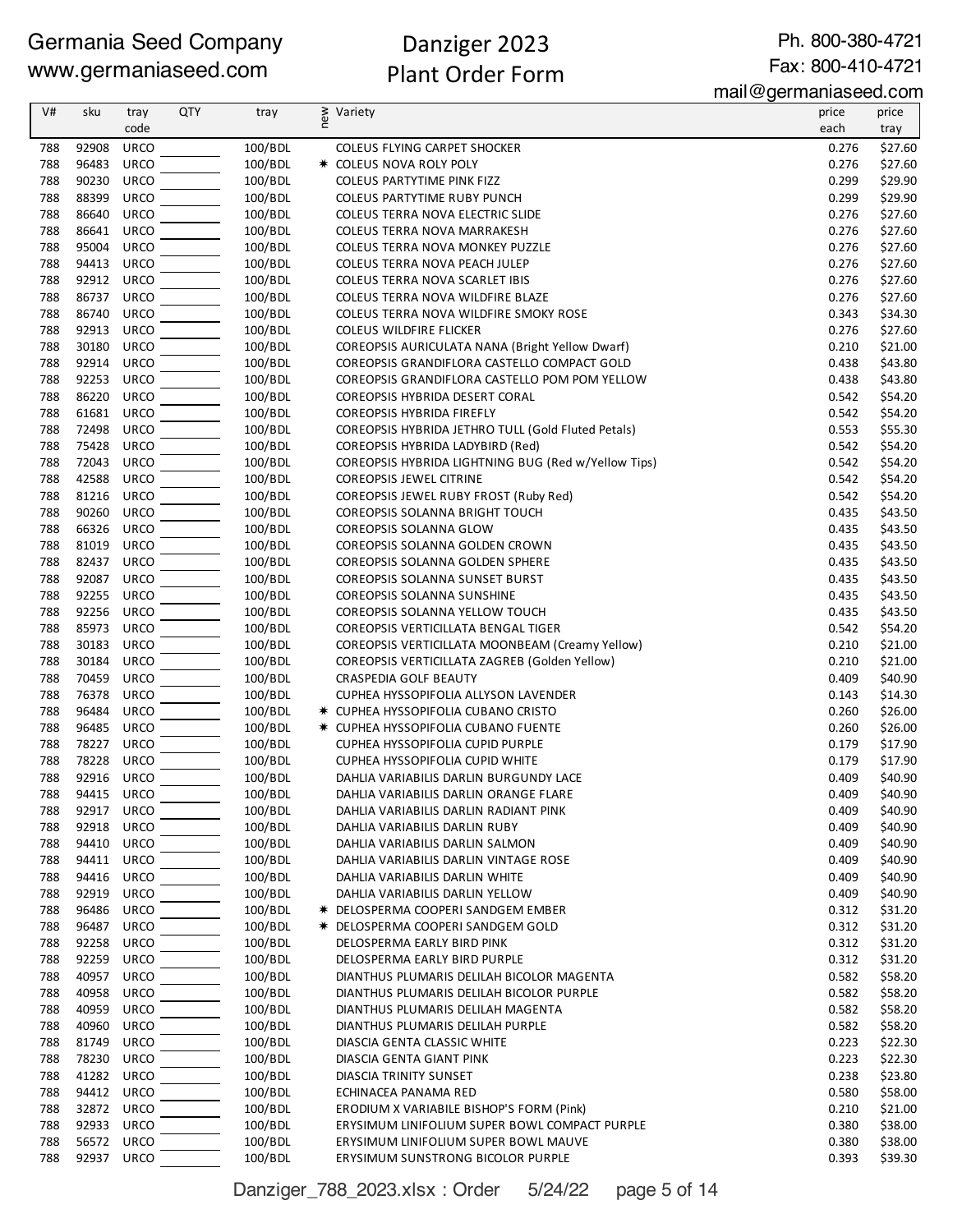# Danziger 2023 Plant Order Form

Ph. 800-380-4721

Fax: 800-410-4721

|            |                |                            |            |                    | .                                                                                                            | mail@germaniaseed.com |                    |
|------------|----------------|----------------------------|------------|--------------------|--------------------------------------------------------------------------------------------------------------|-----------------------|--------------------|
| V#         | sku            | tray                       | <b>QTY</b> | tray               | ≷ Variety<br>E                                                                                               | price                 | price              |
|            |                | code                       |            |                    |                                                                                                              | each                  | tray               |
| 788        | 91610<br>94418 | <b>URCO</b><br><b>URCO</b> |            | 100/BDL            | ERYSIMUM SUNSTRONG ORANGE                                                                                    | 0.393                 | \$39.30            |
| 788<br>788 | 74909          | <b>URCO</b>                |            | 100/BDL<br>100/BDL | ERYSIMUM SUNSTRONG VIOLET<br>EUPATORIUM DUBIUM BABY JOE (JOE PYE WEED)                                       | 0.393<br>0.470        | \$39.30<br>\$47.00 |
| 788        | 80275          | <b>URCO</b>                |            | 100/BDL            | EUPHORBIA HYPERICIFOLIA DIWALI SHOWER                                                                        | 0.290                 | \$29.00            |
| 788        | 59579          | <b>URCO</b>                |            | 100/BDL            | EVOLVULUS HAWAIIAN BLUE EYES                                                                                 | 0.123                 | \$12.30            |
| 788        | 34008          | <b>URCO</b>                |            | 100/BDL            | FELICIA FELICITY BLUE (Periwinkle Blue)                                                                      | 0.280                 | \$28.00            |
| 788        | 31833          | <b>URCO</b>                |            | 100/BDL            | FUCHSIA TRAILING CORABELLS DARK EYES                                                                         | 0.225                 | \$22.50            |
| 788        | 34042          | <b>URCO</b>                |            | 100/BDL            | FUCHSIA TRAILING CORABELLS RED WHITE                                                                         | 0.225                 | \$22.50            |
| 788        | 63603          | <b>URCO</b>                |            | 100/BDL            | FUCHSIA TRAILING CORABELLS ROSE PURPLE                                                                       | 0.225                 | \$22.50            |
| 788        | 33083          | <b>URCO</b>                |            | 100/BDL            | FUCHSIA TRAILING DARK EYES (Violet Blue/Deep Red Double)                                                     | 0.168                 | \$16.80            |
| 788        | 33074          | <b>URCO</b>                |            | 100/BDL            | FUCHSIA UPRIGHT DOLLAR PRINCESS (Deep Purple/Cerise Double)                                                  | 0.168                 | \$16.80            |
| 788        | 40967          | <b>URCO</b>                |            | 100/BDL            | <b>GAILLARDIA BARBICAN RED</b>                                                                               | 0.472                 | \$47.20            |
| 788<br>788 | 89793<br>81038 | <b>URCO</b><br><b>URCO</b> |            | 100/BDL<br>100/BDL | GAILLARDIA BARBICAN YELLOW RED RING                                                                          | 0.472<br>0.439        | \$47.20            |
| 788        | 96488          | <b>URCO</b>                |            | 100/BDL            | GAILLARDIA GALYA BLAZING SUN (Red Yellow)<br>* GAILLARDIA GUSTO LEMON                                        | 0.439                 | \$43.90<br>\$43.90 |
| 788        | 96489          | <b>URCO</b>                |            | 100/BDL            | * GAILLARDIA GUSTO PAPRIKA                                                                                   | 0.439                 | \$43.90            |
| 788        | 96490          | <b>URCO</b>                |            | 100/BDL            | <b>★ GAILLARDIA GUSTO SAFFRON</b>                                                                            | 0.439                 | \$43.90            |
| 788        | 96491          | <b>URCO</b>                |            | 100/BDL            | * GAILLARDIA GUSTO SWEET CHILI                                                                               | 0.439                 | \$43.90            |
| 788        | 61692          | <b>URCO</b>                |            | 100/BDL            | GAILLARDIA SUNRITA BURGUNDY                                                                                  | 0.472                 | \$47.20            |
| 788        | 56577          | <b>URCO</b>                |            | 100/BDL            | GAILLARDIA SUNRITA GOLDEN YELLOW                                                                             | 0.472                 | \$47.20            |
| 788        | 75262          | <b>URCO</b>                |            | 100/BDL            | GAILLARDIA SUNRITA RED YELLOW TIP                                                                            | 0.472                 | \$47.20            |
| 788        | 56583          | <b>URCO</b>                |            | 100/BDL            | GAILLARDIA SUNRITA YELLOW W/RED RING                                                                         | 0.472                 | \$47.20            |
| 788        | 92940          | <b>URCO</b>                |            | 100/BDL            | GAURA LINDHEIMERI STEFFI BLUSH PINK                                                                          | 0.350                 | \$35.00            |
| 788        | 92941          | <b>URCO</b>                |            | 100/BDL            | GAURA LINDHEIMERI STEFFI DARK ROSE                                                                           | 0.350                 | \$35.00            |
| 788        | 96492          | <b>URCO</b>                |            | 100/BDL            | * GAURA LINDHEIMERI STEFFI WHITE                                                                             | 0.350                 | \$35.00            |
| 788        | 87728          | <b>URCO</b>                |            | 100/BDL            | <b>GOMPHRENA PINBALL PURPLE</b>                                                                              | 0.346                 | \$34.60            |
| 788        | 52949          | <b>URCO</b>                |            | 100/BDL            | GYPSOPHILA PANICULATA FESTIVAL PINK LADY                                                                     | 0.490                 | \$49.00            |
| 788        | 30268          | <b>URCO</b><br><b>URCO</b> |            | 100/BDL            | GYPSOPHILA PANICULATA FESTIVAL WHITE                                                                         | 0.490                 | \$49.00            |
| 788<br>788 | 33010<br>92942 | <b>URCO</b>                |            | 100/BDL<br>100/BDL | GYPSOPHILA PANICULATA FESTIVAL WHITE FLARE<br>HELENIUM AUTUMNALE HAYDAY GOLDEN BICOLOR                       | 0.490<br>0.446        | \$49.00<br>\$44.60 |
| 788        | 92576          | <b>URCO</b>                |            | 100/BDL            | HELENIUM AUTUMNALE HAYDAY ORANGE                                                                             | 0.446                 | \$44.60            |
| 788        | 92943          | <b>URCO</b>                |            | 100/BDL            | HELENIUM AUTUMNALE HAYDAY RED                                                                                | 0.446                 | \$44.60            |
| 788        | 92577          | <b>URCO</b>                |            | 100/BDL            | HELENIUM AUTUMNALE HAYDAY RED BICOLOR                                                                        | 0.446                 | \$44.60            |
| 788        | 92578          | <b>URCO</b>                |            | 100/BDL            | HELENIUM AUTUMNALE HAYDAY YELLOW                                                                             | 0.446                 | \$44.60            |
| 788        | 60092          | <b>URCO</b>                |            | 100/BDL            | HELICHRYSUM PETIOLARE WHITE LICORICE PLANT (Upright)                                                         | 0.173                 | \$17.30            |
| 788        | 71763          | <b>URCO</b>                |            | 100/BDL            | HERB LAVENDER LAVANDULA ANGUSTIFOLIA AROMATICO BLUE                                                          | 0.332                 | \$33.20            |
| 788        | 40196          | <b>URCO</b>                |            | 100/BDL            | HERB LAVENDER LAVANDULA ANGUSTIFOLIA HIDCOTE (Deep Blue)                                                     | 0.238                 | \$23.80            |
| 788        | 96508 URCO     |                            |            | 100/BDL            | * HERB LAVENDER LAVANDULA ANGUSTIFOLIA JAVELIN COMPACT PURPLE                                                | 0.332                 | \$33.20            |
| 788        | 92298 URCO     |                            |            | 100/BDL            | HERB LAVENDER LAVANDULA ANGUSTIFOLIA LAYLA BLUE                                                              | 0.325                 | \$32.50            |
| 788        | 6028           | URCO                       |            | 100/BDL            | HERB LAVENDER LAVANDULA ANGUSTIFOLIA MUNSTEAD (Blue Violet)                                                  | 0.238                 | \$23.80            |
| 788        | 89795          | URCO                       |            | 100/BDL            | HERB LAVENDER LAVANDULA ANGUSTIFOLIA SENTIVIA BLUE                                                           | 0.332                 | \$33.20            |
| 788<br>788 | 89796<br>92300 | <b>URCO</b><br><b>URCO</b> |            | 100/BDL<br>100/BDL | HERB LAVENDER LAVANDULA ANGUSTIFOLIA SENTIVIA EARLY BLUE<br>HERB LAVENDER LAVANDULA ANGUSTIFOLIA VINTRO BLUE | 0.332<br>0.332        | \$33.20<br>\$33.20 |
| 788        | 92494          | <b>URCO</b>                |            | 100/BDL            | HERB LAVENDER LAVANDULA ANGUSTIFOLIA VINTRO COMPACT BLUE                                                     | 0.332                 | \$33.20            |
| 788        | 92952          | <b>URCO</b>                |            | 100/BDL            | HERB LAVENDER LAVANDULA ANGUSTIFOLIA VINTRO FORTE BLUE                                                       | 0.332                 | \$33.20            |
| 788        | 92301          | <b>URCO</b>                |            | 100/BDL            | HERB LAVENDER LAVANDULA ANGUSTIFOLIA VINTRO WHITE                                                            | 0.332                 | \$33.20            |
| 788        | 82439          | <b>URCO</b>                |            | 100/BDL            | HERB LAVENDER LAVANDULA LAVEANNA GRAND PURPLE                                                                | 0.352                 | \$35.20            |
| 788        | 80597          | <b>URCO</b>                |            | 100/BDL            | HERB LAVENDER LAVANDULA LAVEANNA PURPLE                                                                      | 0.352                 | \$35.20            |
| 788        | 96503          | <b>URCO</b>                |            | 100/BDL            | * HERB LAVENDER LAVANDULA LAVEANNA VIOLET                                                                    | 0.352                 | \$35.20            |
| 788        | 96505          | <b>URCO</b>                |            | 100/BDL            | <b>* HERB LAVENDER LAVANDULA LAVEANNA WHITE FROST</b>                                                        | 0.352                 | \$35.20            |
| 788        | 89799          | <b>URCO</b>                |            | 100/BDL            | HERB LAVENDER LAVANDULA STOECHAS JAVELIN FORTE DEEP PURPLE                                                   | 0.332                 | \$33.20            |
| 788        | 89800          | <b>URCO</b>                |            | 100/BDL            | HERB LAVENDER LAVANDULA STOECHAS JAVELIN FORTE DEEP ROSE                                                     | 0.332                 | \$33.20            |
| 788        | 89802          | <b>URCO</b>                |            | 100/BDL            | HERB LAVENDER LAVANDULA STOECHAS JAVELIN FORTE WHITE                                                         | 0.332                 | \$33.20            |
| 788        | 59889          | <b>URCO</b>                |            | 100/BDL            | HERB LAVENDER LAVANDULA X INTERMEDIA PROVENCE                                                                | 0.238                 | \$23.80            |
| 788        | 92944          | <b>URCO</b>                |            | 100/BDL            | HEUCHERELLA KIRA ARIZONA                                                                                     | 0.609                 | \$60.90            |
| 788        | 92945          | <b>URCO</b>                |            | 100/BDL            | HEUCHERELLA KIRA EVERGREEN FOREST                                                                            | 0.609                 | \$60.90            |
| 788<br>788 | 92946<br>92947 | <b>URCO</b><br><b>URCO</b> |            | 100/BDL<br>100/BDL | HEUCHERELLA KIRA GREEN TEA<br>HEUCHERELLA KIRA JERSEY                                                        | 0.609<br>0.609        | \$60.90<br>\$60.90 |
| 788        | 92948          | <b>URCO</b>                |            | 100/BDL            | HEUCHERELLA KIRA PURPLE RAIN FOREST IMP.                                                                     | 0.609                 | \$60.90            |
| 788        | 90028          | <b>URCO</b>                |            | 100/BDL            | HEUCHERELLA KIRELLA AUTUMN SHADES                                                                            | 0.609                 | \$60.90            |
| 788        | 90029          | <b>URCO</b>                |            | 100/BDL            | HEUCHERELLA KIRELLA FRESH GREEN                                                                              | 0.609                 | \$60.90            |
| 788        | 90031          | <b>URCO</b>                |            | 100/BDL            | <b>IBERIS AMARA SUMMER SNOWDRIFT</b>                                                                         | 0.285                 | \$28.50            |
|            |                |                            |            |                    |                                                                                                              |                       |                    |

Danziger\_788\_2023.xlsx : Order 5/24/22 page 6 of 14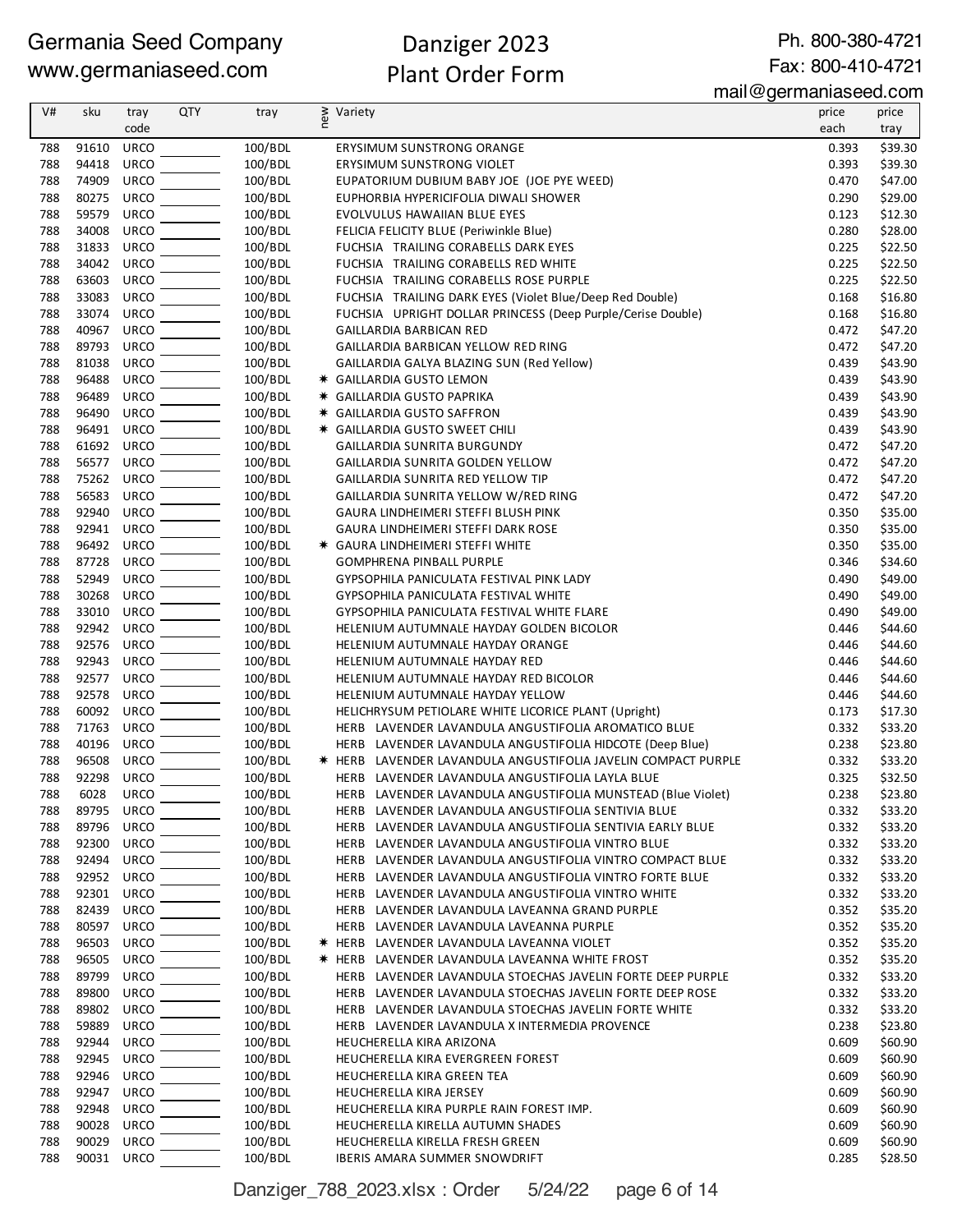# Danziger 2023 Plant Order Form

Ph. 800-380-4721 Fax: 800-410-4721

mail@germaniaseed.com

|     |            |             |            |         |   | $\alpha$ inan $\approx$ y $\sigma$ inianias $\sigma$ cu.com             |       |         |
|-----|------------|-------------|------------|---------|---|-------------------------------------------------------------------------|-------|---------|
| V#  | sku        | tray        | <b>QTY</b> | tray    | ₹ | Variety                                                                 | price | price   |
|     |            | code        |            |         |   |                                                                         | each  | tray    |
| 788 | 92170      | <b>URCO</b> |            | 100/BDL |   | <b>IBERIS FIRST FLUSH COMPACT LILAC</b>                                 | 0.302 | \$30.20 |
| 788 | 92171      | <b>URCO</b> |            | 100/BDL |   | <b>IBERIS FIRST FLUSH LAVENDER</b>                                      | 0.302 | \$30.20 |
| 788 | 94414      | <b>URCO</b> |            | 100/BDL |   | <b>IBERIS MERMAID LAVENDER</b>                                          | 0.299 | \$29.90 |
| 788 | 79708      | URCO        |            | 100/BDL |   | <b>IBERIS SEMPERVIRENS SNOW CONE</b>                                    | 0.285 | \$28.50 |
| 788 | 92949      | <b>URCO</b> |            | 100/BDL |   | <b>IBERIS SEMPERVIRENS SNOW CONE FORTE</b>                              | 0.285 | \$28.50 |
| 788 | 56594      | <b>URCO</b> |            | 100/BDL |   | <b>IBERIS SEMPERVIRENS SNOWSURFER FORTE</b>                             | 0.285 | \$28.50 |
| 788 | 79017      | <b>URCO</b> |            | 100/BDL |   | IMPATIENS DOUBLE MUSICA BICOLOR CHERRY                                  | 0.290 | \$29.00 |
| 788 | 78018      | <b>URCO</b> |            | 100/BDL |   | IMPATIENS DOUBLE MUSICA BICOLOR DARK RED                                | 0.290 | \$29.00 |
| 788 | 72151      | <b>URCO</b> |            | 100/BDL |   | IMPATIENS DOUBLE MUSICA BICOLOR PINK                                    | 0.290 | \$29.00 |
| 788 | 83340      | <b>URCO</b> |            | 100/BDL |   | IMPATIENS DOUBLE MUSICA ELECTRIC PURPLE                                 | 0.290 | \$29.00 |
| 788 | 79995      | <b>URCO</b> |            | 100/BDL |   | IMPATIENS DOUBLE MUSICA ELEGANT RED                                     | 0.290 | \$29.00 |
| 788 | 95005      | <b>URCO</b> |            | 100/BDL |   | IMPATIENS DOUBLE MUSICA LAVENDER                                        | 0.290 | \$29.00 |
| 788 | 66973      | <b>URCO</b> |            | 100/BDL |   | IMPATIENS DOUBLE MUSICA ORANGE                                          | 0.290 | \$29.00 |
| 788 | 72153      | <b>URCO</b> |            | 100/BDL |   | IMPATIENS DOUBLE MUSICA PINK AROMA                                      | 0.290 | \$29.00 |
| 788 | 79020      | <b>URCO</b> |            | 100/BDL |   | IMPATIENS DOUBLE MUSICA PURE WHITE                                      | 0.290 | \$29.00 |
| 788 | 76775      | <b>URCO</b> |            | 100/BDL |   | IMPATIENS SUNPATIENS COMPACT BLUSH PINK                                 | 0.402 | \$40.20 |
| 788 | 96496      | <b>URCO</b> |            | 100/BDL |   | * IMPATIENS SUNPATIENS COMPACT CLASSIC WHITE                            | 0.402 | \$40.20 |
| 788 | 62880      | <b>URCO</b> |            | 100/BDL |   | IMPATIENS SUNPATIENS COMPACT CORAL PINK                                 | 0.402 | \$40.20 |
| 788 | 92351      | <b>URCO</b> |            | 100/BDL |   | IMPATIENS SUNPATIENS COMPACT DEEP RED                                   | 0.402 | \$40.20 |
| 788 | 76778      | <b>URCO</b> |            | 100/BDL |   | IMPATIENS SUNPATIENS COMPACT DEEP ROSE                                  | 0.402 | \$40.20 |
| 788 | 82335      | <b>URCO</b> |            | 100/BDL |   | <b>IMPATIENS SUNPATIENS COMPACT ELECTRIC ORANGE</b>                     | 0.402 | \$40.20 |
| 788 | 82336      | URCO        |            | 100/BDL |   | IMPATIENS SUNPATIENS COMPACT HOT CORAL                                  | 0.402 | \$40.20 |
| 788 | 91787      | <b>URCO</b> |            | 100/BDL |   | IMPATIENS SUNPATIENS COMPACT HOT PINK                                   | 0.402 | \$40.20 |
| 788 | 96497      | <b>URCO</b> |            | 100/BDL |   | <b>* IMPATIENS SUNPATIENS COMPACT LAVENDER SPLASH</b>                   | 0.402 | \$40.20 |
| 788 | 76779      | <b>URCO</b> |            | 100/BDL |   | * IMPATIENS SUNPATIENS COMPACT LILAC                                    | 0.402 | \$40.20 |
| 788 | 76781      | URCO        |            | 100/BDL |   | IMPATIENS SUNPATIENS COMPACT ORANGE                                     | 0.402 | \$40.20 |
| 788 | 90805      | <b>URCO</b> |            | 100/BDL |   | IMPATIENS SUNPATIENS COMPACT ORCHID BLUSH                               | 0.402 | \$40.20 |
| 788 | 89300      | <b>URCO</b> |            | 100/BDL |   | IMPATIENS SUNPATIENS COMPACT PINK CANDY                                 | 0.402 | \$40.20 |
| 788 | 87257      | <b>URCO</b> |            | 100/BDL |   | IMPATIENS SUNPATIENS COMPACT PURPLE                                     | 0.402 | \$40.20 |
| 788 | 96498      | <b>URCO</b> |            | 100/BDL |   | * IMPATIENS SUNPATIENS COMPACT PURPLE CANDY                             | 0.402 | \$40.20 |
| 788 | 82337      | URCO        |            | 100/BDL |   | IMPATIENS SUNPATIENS COMPACT RED                                        | 0.402 | \$40.20 |
| 788 | 42535      | <b>URCO</b> |            | 100/BDL |   | IMPATIENS SUNPATIENS COMPACT ROSE GLOW                                  | 0.402 | \$40.20 |
| 788 | 71760      | <b>URCO</b> |            | 100/BDL |   | IMPATIENS SUNPATIENS COMPACT TROPICAL ROSE (Variegated Leaves)          | 0.402 | \$40.20 |
| 788 | 41184      | <b>URCO</b> |            | 100/BDL |   | IMPATIENS SUNPATIENS VIGOROUS LAVENDER SPLASH                           | 0.402 | \$40.20 |
|     |            |             |            |         |   |                                                                         |       |         |
| 788 | 76787      | <b>URCO</b> |            | 100/BDL |   | <b>IMPATIENS SUNPATIENS VIGOROUS ORANGE</b>                             | 0.402 | \$40.20 |
| 788 | 90420      | <b>URCO</b> |            | 100/BDL |   | IMPATIENS SUNPATIENS VIGOROUS ORCHID                                    | 0.402 | \$40.20 |
| 788 | 96499      | <b>URCO</b> |            | 100/BDL |   | <b>★ IMPATIENS SUNPATIENS VIGOROUS PEACH CANDY</b>                      | 0.402 | \$40.20 |
| 788 | 71761      | <b>URCO</b> |            | 100/BDL |   | IMPATIENS SUNPATIENS VIGOROUS PINK KISS (WAS SPREADING)                 | 0.402 | \$40.20 |
| 788 | 96500      | <b>URCO</b> |            | 100/BDL |   | <b>★ IMPATIENS SUNPATIENS VIGOROUS PRETTY PINK</b>                      | 0.402 | \$40.20 |
| 788 | 76789      | <b>URCO</b> |            | 100/BDL |   | IMPATIENS SUNPATIENS VIGOROUS RED                                       | 0.402 | \$40.20 |
| 788 | 90421      | <b>URCO</b> |            | 100/BDL |   | IMPATIENS SUNPATIENS VIGOROUS ROSE PINK                                 | 0.402 | \$40.20 |
| 788 | 94426      | <b>URCO</b> |            | 100/BDL |   | IMPATIENS SUNPATIENS VIGOROUS SWEETHEART WHITE                          | 0.402 | \$40.20 |
| 788 | 66277      | <b>URCO</b> |            | 100/BDL |   | IMPATIENS SUNPATIENS VIGOROUS TROPICAL ORANGE (WAS SPREADING (Variegate | 0.402 | \$40.20 |
| 788 | 91000      | <b>URCO</b> |            | 100/BDL |   | IMPATIENS SUNPATIENS VIGOROUS TROPICAL SALMON (Variegated Leaves)       | 0.402 | \$40.20 |
| 788 | 90901 URCO |             |            | 100/BDL |   | IMPATIENS SUNPATIENS VIGOROUS TROPICAL WHITE (Variegated Leaves)        | 0.402 | \$40.20 |
| 788 | 76790      | <b>URCO</b> |            | 100/BDL |   | <b>IMPATIENS SUNPATIENS VIGOROUS WHITE</b>                              | 0.402 | \$40.20 |
| 788 | 41293      | <b>URCO</b> |            | 100/BDL |   | JAMESBRITTENIA GOLDSTAR                                                 | 0.320 | \$32.00 |
| 788 | 94455      | <b>URCO</b> |            | 100/BDL |   | JAMESBRITTENIA PINK                                                     | 0.320 | \$32.00 |
| 788 | 94456      | <b>URCO</b> |            | 100/BDL |   | JAMESBRITTENIA PURPLE                                                   | 0.320 | \$32.00 |
| 788 | 96528      | <b>URCO</b> |            | 100/BDL |   | <b>★ JAMESBRITTENIA WHITE FUSION</b>                                    | 0.320 | \$32.00 |
| 788 | 84964      | <b>URCO</b> |            | 100/BDL |   | LAMIUM LAMI DARK PURPLE                                                 | 0.263 | \$26.30 |
| 788 | 80304      | <b>URCO</b> |            | 100/BDL |   | LAMIUM LAMI MEGA PURPLE                                                 | 0.263 | \$26.30 |
| 788 | 30315      | <b>URCO</b> |            | 100/BDL |   | LAMIUM MACULATUM WHITE NANCY                                            | 0.193 | \$19.30 |
| 788 | 96504      | <b>URCO</b> |            | 100/BDL |   | * LANTANA GEM CITRINE                                                   | 0.245 | \$24.50 |
| 788 | 41294      | <b>URCO</b> |            | 100/BDL |   | LANTANA GEM COMPACT ORANGE FIRE                                         | 0.245 | \$24.50 |
| 788 | 91797      | <b>URCO</b> |            | 100/BDL |   | LANTANA GEM COMPACT PINK OPAL                                           | 0.245 | \$24.50 |
| 788 | 92950      | <b>URCO</b> |            | 100/BDL |   | LANTANA GEM COMPACT ROSE QUARTZ                                         | 0.245 | \$24.50 |
| 788 | 92951      | <b>URCO</b> |            | 100/BDL |   | LANTANA GEM COMPACT WHITE SAPPHIRE                                      | 0.245 | \$24.50 |
| 788 | 41295      | <b>URCO</b> |            | 100/BDL |   | LANTANA GEM COMPACT YELLOW DIAMOND                                      | 0.245 | \$24.50 |
| 788 | 96501      | <b>URCO</b> |            | 100/BDL |   | * LANTANA GEM COMPACT YELLOW TOPAZ                                      | 0.245 | \$24.50 |
| 788 | 96502      | <b>URCO</b> |            | 100/BDL |   | <b>★ LANTANA GEM DIVA PINK</b>                                          | 0.245 | \$24.50 |
| 788 | 41296      | URCO        |            | 100/BDL |   | LANTANA GEM GOLD                                                        | 0.245 | \$24.50 |
|     |            |             |            |         |   |                                                                         |       |         |

Danziger\_788\_2023.xlsx : Order 5/24/22 page 7 of 14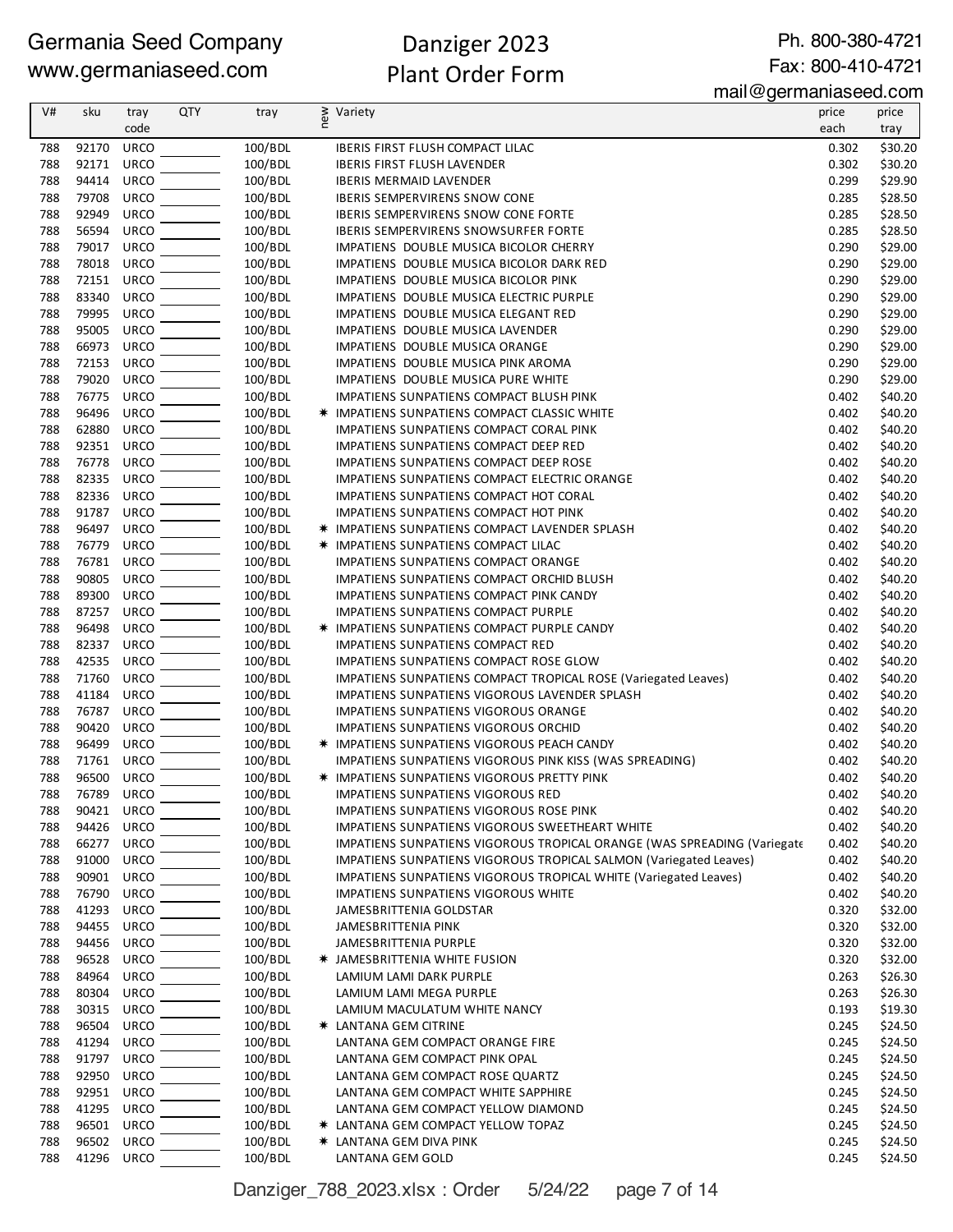# Danziger 2023 Plant Order Form

Ph. 800-380-4721

| V#         | sku            | tray                | <b>QTY</b> | tray               | ≷ Variety<br>E                                                                   | price          | price              |
|------------|----------------|---------------------|------------|--------------------|----------------------------------------------------------------------------------|----------------|--------------------|
|            |                | code                |            |                    |                                                                                  | each           | tray               |
| 788        | 41297          | <b>URCO</b>         |            | 100/BDL            | <b>LANTANA GEM RUBY</b>                                                          | 0.245          | \$24.50            |
| 788        | 76376          | <b>URCO</b>         |            | 100/BDL            | LANTANA NEW GOLD                                                                 | 0.159          | \$15.90            |
| 788        | 41318          | <b>URCO</b>         |            | 100/BDL            | LEUCANTHEMUM SUPERBUM COCONUT (Fluffy Double)                                    | 0.509          | \$50.90            |
| 788        | 84849          | URCO                |            | 100/BDL            | LEUCANTHEMUM SUPERBUM GOLD FINCH                                                 | 0.509          | \$50.90            |
| 788        | 89165          | <b>URCO</b>         |            | 100/BDL            | LEUCANTHEMUM SUPERBUM LUCILLE CHIC                                               | 0.490          | \$49.00            |
| 788        | 89166          | <b>URCO</b>         |            | 100/BDL            | LEUCANTHEMUM SUPERBUM LUCILLE GRACE                                              | 0.490          | \$49.00            |
| 788        | 59217          | <b>URCO</b>         |            | 100/BDL            | LEUCANTHEMUM SUPERBUM LUCILLE WHITE                                              | 0.490          | \$49.00            |
| 788        | 75420          | <b>URCO</b>         |            | 100/BDL            | LEUCANTHEMUM SUPERBUM LUNA                                                       | 0.509          | \$50.90            |
| 788        | 59216          | URCO                |            | 100/BDL            | LEUCANTHEMUM SUPERBUM MACAROON (Yellow/White Bicolor)                            | 0.509          | \$50.90            |
| 788        | 94430          | <b>URCO</b>         |            | 100/BDL            | LEUCANTHEMUM SUPERBUM MT. HOOD                                                   | 0.509          | \$50.90            |
| 788        | 30129          | <b>URCO</b>         |            | 100/BDL            | LEUCANTHEMUM SUPERBUM SNOW CAP (White)                                           | 0.248          | \$24.80            |
| 788        | 81053          | <b>URCO</b>         |            | 100/BDL            | LEUCANTHEMUM SUPERBUM VICTORIAN SECRET                                           | 0.509          | \$50.90            |
| 788        | 92414          | URCO                |            | 100/BDL            | LEUCANTHEMUM SUPERBUM WESTERN STAR GEMINI                                        | 0.512          | \$51.20            |
| 788        | 56595          | URCO                |            | 100/BDL            | LEUCANTHEMUM SUPERBUM WESTERN STAR LEO                                           | 0.512          | \$51.20            |
| 788        | 41586          | <b>URCO</b>         |            | 100/BDL            | LEUCANTHEMUM SUPERBUM WESTERN STAR LIBRA                                         | 0.512          | \$51.20            |
| 788        | 94429<br>56597 | URCO<br><b>URCO</b> |            | 100/BDL            | LEUCANTHEMUM SUPERBUM WESTERN STAR PISCES                                        | 0.512          | \$51.20            |
| 788<br>788 | 32902          | <b>URCO</b>         |            | 100/BDL<br>100/BDL | LEUCANTHEMUM SUPERBUM WESTERN STAR TAURUS                                        | 0.512<br>0.170 | \$51.20<br>\$17.00 |
| 788        | 42200          | <b>URCO</b>         |            | 100/BDL            | LITHODORA DIFFUSA GRACE WARD (Brilliant Blue)<br>LITHODORA DIFFUSA HEAVENLY BLUE | 0.170          | \$17.00            |
| 788        | 94432          | <b>URCO</b>         |            | 100/BDL            | LITHODORA DIFFUSA TIDEPOOL SKY BLUE                                              | 0.370          | \$37.00            |
| 788        | 81753          | <b>URCO</b>         |            | 100/BDL            | LOBELIA ANABEL BLUE HOPE                                                         | 0.283          | \$28.30            |
| 788        | 75385          | URCO                |            | 100/BDL            | LOBELIA ANABEL BRILLIANT BLUE                                                    | 0.283          | \$28.30            |
| 788        | 62883          | URCO                |            | 100/BDL            | LOBELIA ANABEL SNOW WHITE                                                        | 0.283          | \$28.30            |
| 788        | 92953          | <b>URCO</b>         |            | 100/BDL            | LOBELIA GLOW ELECTRIC BLUE                                                       | 0.298          | \$29.80            |
| 788        | 92954          | <b>URCO</b>         |            | 100/BDL            | LOBELIA GLOW LIGHTNING                                                           | 0.298          | \$29.80            |
| 788        | 96506          | URCO                |            | 100/BDL            | * LOBULARIA (ALYSSUM) STREAM TRAILING CHAMPAGNE                                  | 0.325          | \$32.50            |
| 788        | 82357          | URCO                |            | 100/BDL            | LOBULARIA (ALYSSUM) STREAM TRAILING LAVENDER                                     | 0.325          | \$32.50            |
| 788        | 85141          | <b>URCO</b>         |            | 100/BDL            | LOBULARIA (ALYSSUM) STREAM TRAILING PURPLE                                       | 0.325          | \$32.50            |
| 788        | 66280          | <b>URCO</b>         |            | 100/BDL            | LOBULARIA (ALYSSUM) STREAM TRAILING RASPBERRY                                    | 0.325          | \$32.50            |
| 788        | 80427          | <b>URCO</b>         |            | 100/BDL            | LOBULARIA (ALYSSUM) STREAM TRAILING SILVER                                       | 0.318          | \$31.80            |
| 788        | 96507          | <b>URCO</b>         |            | 100/BDL            | * LOBULARIA (ALYSSUM) STREAM TRAILING VIOLET                                     | 0.325          | \$32.50            |
| 788        | 82443          | <b>URCO</b>         |            | 100/BDL            | LOBULARIA (ALYSSUM) STREAM TRAILING WHITE                                        | 0.318          | \$31.80            |
| 788        | 58768          | <b>URCO</b>         |            | 100/BDL            | LYSIMACHIA NUMMULARIA GOLDI (CREEPING JENNY) (Chartreuse)                        | 0.192          | \$19.20            |
| 788        | 83345          | URCO                |            | 100/BDL            | MECARDONIA GARDEN FRECKLES                                                       | 0.263          | \$26.30            |
| 788        | 94433          | <b>URCO</b>         |            | 100/BDL            | MIMULUS MAI TAI ORANGE                                                           | 0.369          | \$36.90            |
| 788        | 94434          | URCO                |            | 100/BDL            | MIMULUS MAI TAI RED                                                              | 0.369          | \$36.90            |
| 788        | 71306          | <b>URCO</b>         |            | 100/BDL            | MONARDA DIDYMA FIREBALL (Red)                                                    | 0.440          | \$44.00            |
| 788        | 74265          | <b>URCO</b>         |            | 100/BDL            | MONARDA DIDYMA PINK LACE                                                         | 0.440          | \$44.00            |
| 788        | 86999          | URCO                |            | 100/BDL            | NEMESIA NESIA BANANA SWIRL                                                       | 0.305          | \$30.50            |
| 788        | 92213          | <b>URCO</b>         |            | 100/BDL            | NEMESIA NESIA BANANABERRY                                                        | 0.305          | \$30.50            |
| 788        | 66283          | URCO                |            | 100/BDL            | NEMESIA NESIA BURGUNDY                                                           | 0.305          | \$30.50            |
| 788        | 75484          | <b>URCO</b>         |            | 100/BDL            | NEMESIA NESIA DARK BLUE                                                          | 0.305          | \$30.50            |
| 788        | 40881          | URCO                |            | 100/BDL            | NEMESIA NESIA DENIM                                                              | 0.305          | \$30.50            |
| 788        | 94437          | URCO                |            | 100/BDL            | NEMESIA NESIA INCA                                                               | 0.305          | \$30.50            |
| 788        | 85142<br>62885 | <b>URCO</b><br>URCO |            | 100/BDL<br>100/BDL | NEMESIA NESIA MAGENTA<br>NEMESIA NESIA SNOW ANGEL                                | 0.305<br>0.305 | \$30.50            |
| 788        | 86152          | URCO                |            | 100/BDL            | NEMESIA NESIA SUNSHINE                                                           | 0.305          | \$30.50<br>\$30.50 |
| 788<br>788 | 85143          | <b>URCO</b>         |            | 100/BDL            | NEMESIA NESIA TROPICAL                                                           | 0.305          | \$30.50            |
| 788        | 92214          | URCO                |            | 100/BDL            | NEMESIA NESIA TUTTI FRUTTI                                                       | 0.305          | \$30.50            |
| 788        | 92895          | <b>URCO</b>         |            | 100/BDL            | NEPETA X FAASSENII BLUE DRAGON                                                   | 0.402          | \$40.20            |
| 788        | 92899          | <b>URCO</b>         |            | 100/BDL            | NEPETA X FAASSENII PURPLE HAZE                                                   | 0.402          | \$40.20            |
| 788        | 58830          | <b>URCO</b>         |            | 100/BDL            | NEPETA X FAASSENII WALKERS LOW (CATMINT) (Blue/Purple)                           | 0.180          | \$18.00            |
| 788        | 72162          | URCO                |            | 100/BDL            | NEW GUINEA IMPATIENS HARMONY APRICOT CREAM                                       | 0.260          | \$26.00            |
| 788        | 41286          | URCO                |            | 100/BDL            | NEW GUINEA IMPATIENS HARMONY BICOLOR RED                                         | 0.260          | \$26.00            |
| 788        | 90991          | URCO                |            | 100/BDL            | NEW GUINEA IMPATIENS HARMONY BLUSH                                               | 0.260          | \$26.00            |
| 788        | 90992          | <b>URCO</b>         |            | 100/BDL            | NEW GUINEA IMPATIENS HARMONY BOLD RED                                            | 0.260          | \$26.00            |
| 788        | 66020          | <b>URCO</b>         |            | 100/BDL            | NEW GUINEA IMPATIENS HARMONY BUBBLE GUM                                          | 0.260          | \$26.00            |
| 788        | 72163          | <b>URCO</b>         |            | 100/BDL            | NEW GUINEA IMPATIENS HARMONY CANDY CREAM                                         | 0.260          | \$26.00            |
| 788        | 94419          | <b>URCO</b>         |            | 100/BDL            | NEW GUINEA IMPATIENS HARMONY COLORFALL DARK LEAF RED                             | 0.318          | \$31.80            |
| 788        | 94420          | <b>URCO</b>         |            | 100/BDL            | NEW GUINEA IMPATIENS HARMONY COLORFALL FUCHSIA                                   | 0.318          | \$31.80            |
| 788        | 91788          | <b>URCO</b>         |            | 100/BDL            | NEW GUINEA IMPATIENS HARMONY COLORFALL LIGHT CORAL                               | 0.318          | \$31.80            |
| 788        | 91790          | URCO                |            | 100/BDL            | NEW GUINEA IMPATIENS HARMONY COLORFALL NEON RED                                  | 0.318          | \$31.80            |

Danziger\_788\_2023.xlsx : Order 5/24/22 page 8 of 14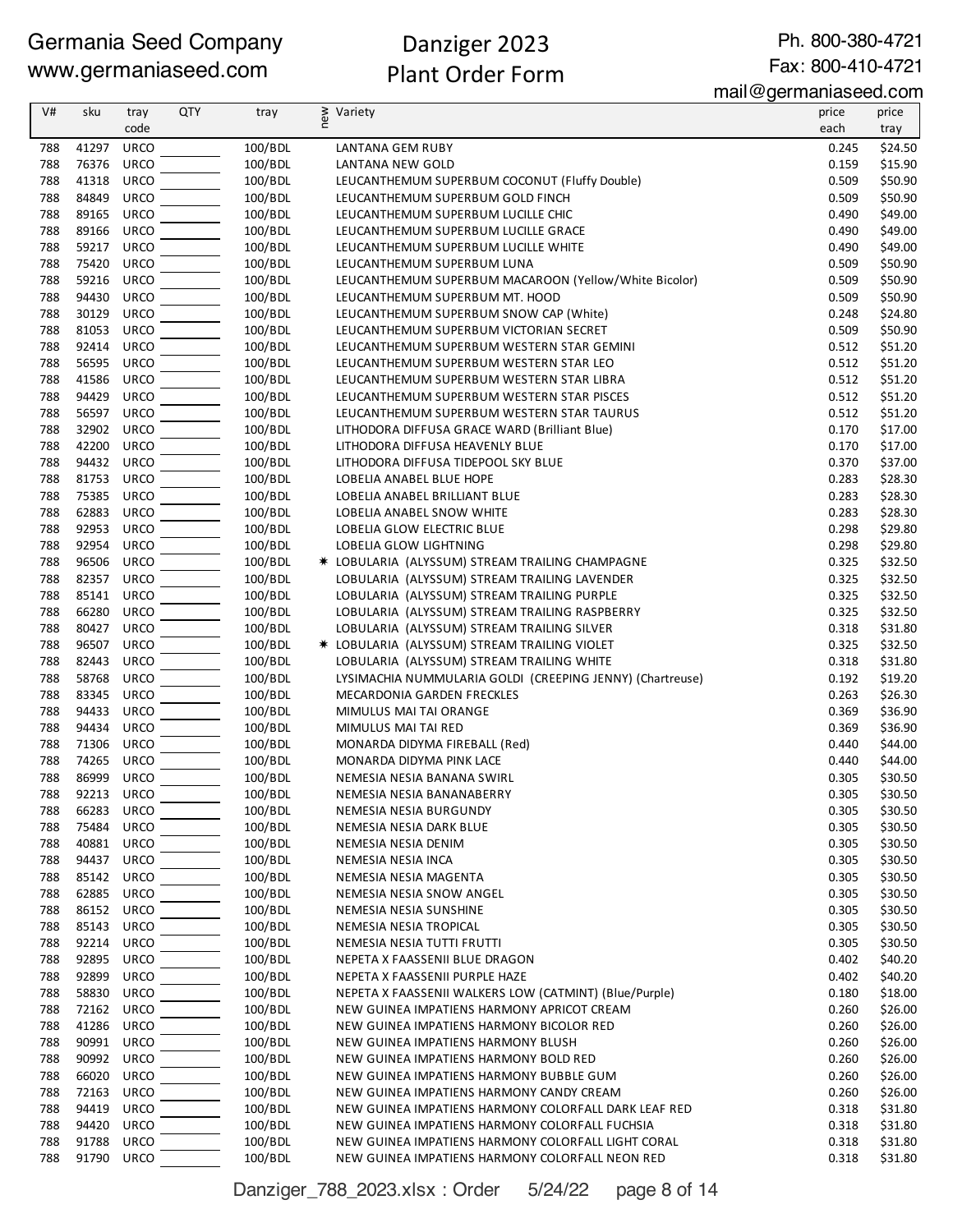# Danziger 2023 Plant Order Form

Ph. 800-380-4721 Fax: 800-410-4721

| V#  | sku   | tray        | QTY | tray    | § Variety<br>E                                         | price | price   |
|-----|-------|-------------|-----|---------|--------------------------------------------------------|-------|---------|
|     |       | code        |     |         |                                                        | each  | tray    |
| 788 | 94421 | <b>URCO</b> |     | 100/BDL | NEW GUINEA IMPATIENS HARMONY COLORFALL ORANGE          | 0.318 | \$31.80 |
| 788 | 94422 | <b>URCO</b> |     | 100/BDL | NEW GUINEA IMPATIENS HARMONY COLORFALL PASSION         | 0.318 | \$31.80 |
| 788 | 91789 | <b>URCO</b> |     | 100/BDL | NEW GUINEA IMPATIENS HARMONY COLORFALL PINK            | 0.318 | \$31.80 |
| 788 | 91791 | <b>URCO</b> |     | 100/BDL | NEW GUINEA IMPATIENS HARMONY COLORFALL WHITE           | 0.318 | \$31.80 |
| 788 | 60743 | <b>URCO</b> |     | 100/BDL | NEW GUINEA IMPATIENS HARMONY DARK LAVENDER             | 0.260 | \$26.00 |
| 788 | 68543 | <b>URCO</b> |     | 100/BDL | NEW GUINEA IMPATIENS HARMONY DARK LILAC                | 0.260 | \$26.00 |
| 788 | 72164 | <b>URCO</b> |     | 100/BDL | NEW GUINEA IMPATIENS HARMONY DARK PINK                 | 0.260 | \$26.00 |
| 788 | 57468 | <b>URCO</b> |     | 100/BDL | NEW GUINEA IMPATIENS HARMONY DARK RED                  | 0.260 | \$26.00 |
| 788 | 58571 | <b>URCO</b> |     | 100/BDL | NEW GUINEA IMPATIENS HARMONY DARK VIOLET               | 0.260 | \$26.00 |
| 788 | 72165 | <b>URCO</b> |     | 100/BDL | NEW GUINEA IMPATIENS HARMONY DEEP RED                  | 0.260 | \$26.00 |
| 788 | 57469 | <b>URCO</b> |     | 100/BDL | NEW GUINEA IMPATIENS HARMONY DEEP SALMON               | 0.260 | \$26.00 |
| 788 | 41287 | <b>URCO</b> |     | 100/BDL | NEW GUINEA IMPATIENS HARMONY FIRE                      | 0.260 | \$26.00 |
| 788 | 61083 | URCO        |     | 100/BDL | NEW GUINEA IMPATIENS HARMONY FUCHSIA CREAM             | 0.260 | \$26.00 |
| 788 | 57478 | <b>URCO</b> |     | 100/BDL | NEW GUINEA IMPATIENS HARMONY MAGENTA (Purple)          | 0.260 | \$26.00 |
| 788 | 84956 | <b>URCO</b> |     | 100/BDL | NEW GUINEA IMPATIENS HARMONY MARSHMALLOW CREAM         | 0.260 | \$26.00 |
| 788 | 60744 | <b>URCO</b> |     | 100/BDL | NEW GUINEA IMPATIENS HARMONY ORANGE BLAZE              | 0.260 | \$26.00 |
| 788 | 76448 | <b>URCO</b> |     | 100/BDL | NEW GUINEA IMPATIENS HARMONY ORANGE STAR               | 0.260 | \$26.00 |
| 788 | 79029 | <b>URCO</b> |     | 100/BDL | NEW GUINEA IMPATIENS HARMONY PASTEL LAVENDER           | 0.260 | \$26.00 |
| 788 | 58576 | <b>URCO</b> |     | 100/BDL | NEW GUINEA IMPATIENS HARMONY PINK CREAM                | 0.260 | \$26.00 |
| 788 | 70883 | URCO        |     | 100/BDL | NEW GUINEA IMPATIENS HARMONY PINK SMILE                | 0.260 | \$26.00 |
| 788 | 87430 | <b>URCO</b> |     | 100/BDL | NEW GUINEA IMPATIENS HARMONY PURPLE CREAM              | 0.260 | \$26.00 |
| 788 | 90296 | <b>URCO</b> |     | 100/BDL | NEW GUINEA IMPATIENS HARMONY RADIANCE HOT PINK         | 0.275 | \$27.50 |
| 788 | 83545 | <b>URCO</b> |     | 100/BDL | NEW GUINEA IMPATIENS HARMONY RADIANCE LILAC            | 0.275 | \$27.50 |
| 788 | 83548 | <b>URCO</b> |     | 100/BDL | NEW GUINEA IMPATIENS HARMONY RADIANCE SCARLET          | 0.275 | \$27.50 |
| 788 | 58577 | <b>URCO</b> |     | 100/BDL | NEW GUINEA IMPATIENS HARMONY RASPBERRY CREAM           | 0.260 | \$26.00 |
| 788 | 75392 | URCO        |     | 100/BDL | NEW GUINEA IMPATIENS HARMONY RED CARDINAL              | 0.260 | \$26.00 |
| 788 | 84957 | <b>URCO</b> |     | 100/BDL | NEW GUINEA IMPATIENS HARMONY SALMON CREAM              | 0.260 | \$26.00 |
| 788 | 77548 | <b>URCO</b> |     | 100/BDL | NEW GUINEA IMPATIENS HARMONY SNOW                      | 0.260 | \$26.00 |
| 788 | 84958 | <b>URCO</b> |     | 100/BDL | NEW GUINEA IMPATIENS HARMONY SWEETHEART ORANGE         | 0.260 | \$26.00 |
| 788 | 91338 | <b>URCO</b> |     | 100/BDL | NEW GUINEA IMPATIENS HARMONY SWEETHEART ROSE           | 0.260 | \$26.00 |
| 788 | 41288 | <b>URCO</b> |     | 100/BDL | NEW GUINEA IMPATIENS HARMONY TANGERINE                 | 0.260 | \$26.00 |
| 788 | 58579 | <b>URCO</b> |     | 100/BDL | NEW GUINEA IMPATIENS HARMONY VIOLET                    | 0.260 | \$26.00 |
| 788 | 94423 | <b>URCO</b> |     | 100/BDL | NEW GUINEA IMPATIENS SOL LUNA BLUSH                    | 0.318 | \$31.80 |
| 788 | 91793 | <b>URCO</b> |     | 100/BDL | NEW GUINEA IMPATIENS SOL LUNA CANDY APPLE (MAGENTA)    | 0.318 | \$31.80 |
| 788 | 91794 | <b>URCO</b> |     | 100/BDL | NEW GUINEA IMPATIENS SOL LUNA DARK LAVENDAR            | 0.318 | \$31.80 |
| 788 | 96493 | <b>URCO</b> |     | 100/BDL | <b>★ NEW GUINEA IMPATIENS SOL LUNA ELECTRIC PINK</b>   | 0.318 | \$31.80 |
| 788 | 94424 | <b>URCO</b> |     | 100/BDL | NEW GUINEA IMPATIENS SOL LUNA LILAC                    | 0.318 | \$31.80 |
| 788 | 91795 | <b>URCO</b> |     | 100/BDL | NEW GUINEA IMPATIENS SOL LUNA PINK                     | 0.318 | \$31.80 |
| 788 | 96494 | <b>URCO</b> |     | 100/BDL | ☀ NEW GUINEA IMPATIENS SOL LUNA RED                    | 0.318 | \$31.80 |
| 788 | 91796 | <b>URCO</b> |     | 100/BDL | NEW GUINEA IMPATIENS SOL LUNA TROPICAL PUNCH (FUCHSIA) | 0.318 | \$31.80 |
| 788 | 96495 | URCO        |     | 100/BDL | <b>★ NEW GUINEA IMPATIENS SOL LUNA ULTRA VIOLET</b>    | 0.318 | \$31.80 |
| 788 | 94425 | <b>URCO</b> |     | 100/BDL | NEW GUINEA IMPATIENS SOL LUNA WHITE                    | 0.318 | \$31.80 |
| 788 | 82447 | <b>URCO</b> |     | 100/BDL | NEW GUINEA IMPATIENS STRIKE PLUM                       | 0.260 | \$26.00 |
| 788 | 81755 | <b>URCO</b> |     | 100/BDL | NEW GUINEA IMPATIENS SUN HARMONY DEEP ORANGE           | 0.346 | \$34.60 |
| 788 | 86665 | <b>URCO</b> |     | 100/BDL | NEW GUINEA IMPATIENS SUN HARMONY DEEP PINK             | 0.346 | \$34.60 |
| 788 | 86664 | <b>URCO</b> |     | 100/BDL | NEW GUINEA IMPATIENS SUN HARMONY LAVENDER COMPACT      | 0.346 | \$34.60 |
| 788 | 82323 | <b>URCO</b> |     | 100/BDL | NEW GUINEA IMPATIENS SUN HARMONY MAGENTA               | 0.346 | \$34.60 |
| 788 | 82325 | URCO        |     | 100/BDL | NEW GUINEA IMPATIENS SUN HARMONY PURPLE                | 0.346 | \$34.60 |
| 788 | 66032 | URCO        |     | 100/BDL | NEW GUINEA IMPATIENS SUN HARMONY RED                   | 0.346 | \$34.60 |
| 788 | 82596 | <b>URCO</b> |     | 100/BDL | NEW GUINEA IMPATIENS SUN HARMONY VIOLET                | 0.346 | \$34.60 |
| 788 | 66278 | <b>URCO</b> |     | 100/BDL | NEW GUINEA IMPATIENS SUN HARMONY WHITE                 | 0.346 | \$34.60 |
| 788 | 88744 | <b>URCO</b> |     | 100/BDL | OSTEOSPERMUM OSTICA AMETHYST                           | 0.338 | \$33.80 |
| 788 | 66297 | <b>URCO</b> |     | 100/BDL | OSTEOSPERMUM OSTICA BRONZE                             | 0.330 | \$33.00 |
| 788 | 86670 | <b>URCO</b> |     | 100/BDL | OSTEOSPERMUM OSTICA BURGUNDY                           | 0.330 | \$33.00 |
| 788 | 88421 | <b>URCO</b> |     | 100/BDL | OSTEOSPERMUM OSTICA GLAMOUR (YELLOW)                   | 0.330 | \$33.00 |
| 788 | 84525 | <b>URCO</b> |     | 100/BDL | OSTEOSPERMUM OSTICA MEGA PINK                          | 0.330 | \$33.00 |
| 788 | 88745 | <b>URCO</b> |     | 100/BDL | OSTEOSPERMUM OSTICA MIDNIGHT                           | 0.330 | \$33.00 |
| 788 | 94435 | <b>URCO</b> |     | 100/BDL | OSTEOSPERMUM OSTICADE TRAILING DAYBREAK                | 0.338 | \$33.80 |
| 788 | 82655 | <b>URCO</b> |     | 100/BDL | OSTEOSPERMUM OSTICADE TRAILING PINK                    | 0.338 | \$33.80 |
| 788 | 86668 | <b>URCO</b> |     | 100/BDL | OSTEOSPERMUM OSTICADE TRAILING PURE WHITE              | 0.338 | \$33.80 |
| 788 | 82656 | <b>URCO</b> |     | 100/BDL | OSTEOSPERMUM OSTICADE TRAILING PURPLE                  | 0.338 | \$33.80 |
| 788 | 87256 | URCO        |     | 100/BDL | OSTEOSPERMUM OSTICADE TRAILING VINTAGE PINK            | 0.338 | \$33.80 |

Danziger\_788\_2023.xlsx : Order 5/24/22 page 9 of 14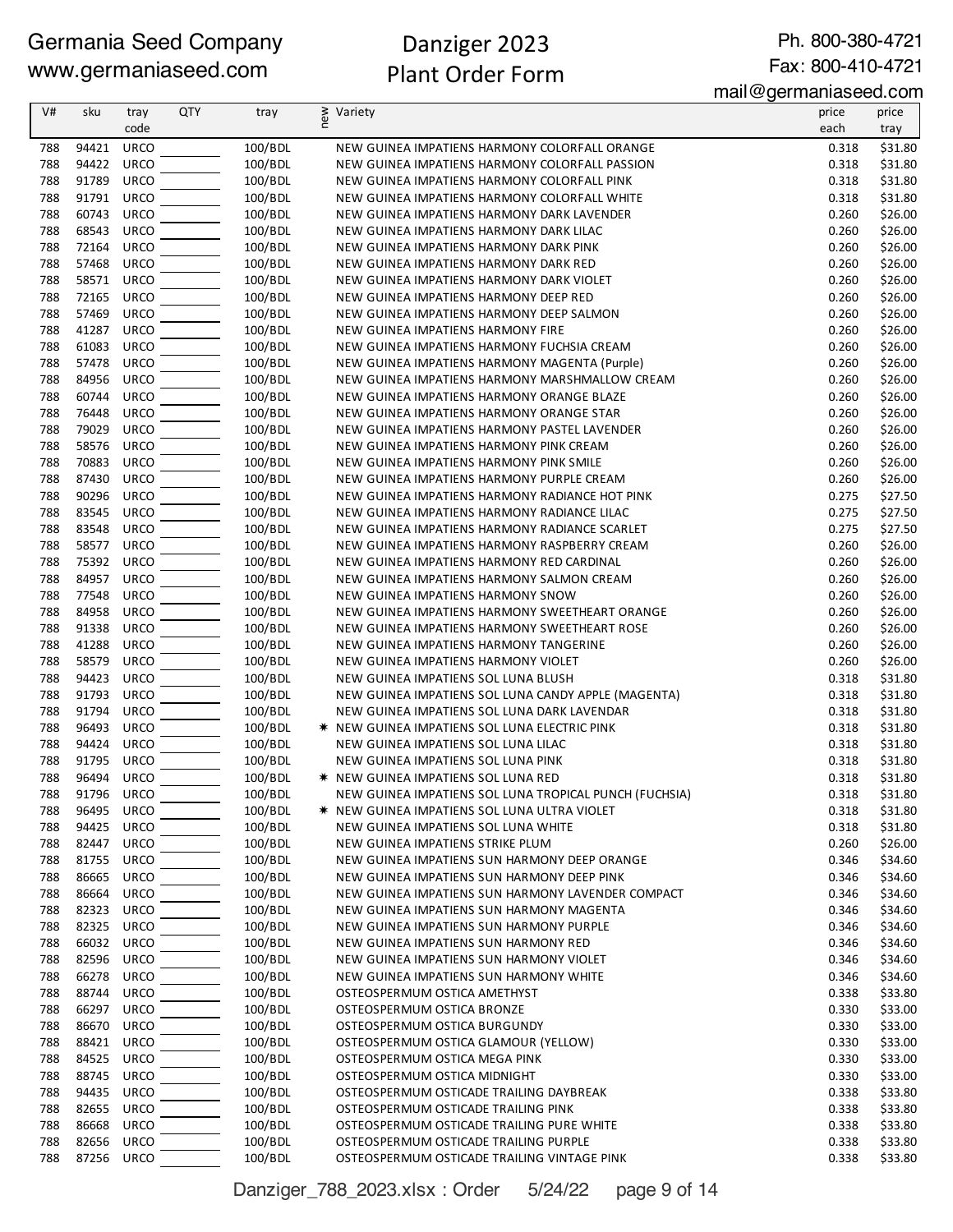# Danziger 2023 Plant Order Form

Ph. 800-380-4721 Fax: 800-410-4721

mail@germaniaseed.com

| V#         | sku                 | tray                       | <b>QTY</b> | tray               | $\epsilon$ | Variety                                                                                   | price          | price              |
|------------|---------------------|----------------------------|------------|--------------------|------------|-------------------------------------------------------------------------------------------|----------------|--------------------|
|            |                     | code                       |            |                    |            |                                                                                           | each           | tray               |
| 788        | 91798               | <b>URCO</b>                |            | 100/BDL            |            | OSTEOSPERMUM OSTICADE TRAILING YELLOW                                                     | 0.338          | \$33.80            |
| 788        | 91359               | <b>URCO</b>                |            | 100/BDL            |            | PENSTEMON DAKOTA BURGUNDY                                                                 | 0.580          | \$58.00            |
| 788<br>788 | 92955<br>92957      | <b>URCO</b><br>URCO        |            | 100/BDL<br>100/BDL |            | PENSTEMON DIGITALIS CHA CHA CHERRY                                                        | 0.528<br>0.528 | \$52.80<br>\$52.80 |
| 788        | 92958               | <b>URCO</b>                |            | 100/BDL            |            | PENSTEMON DIGITALIS CHA CHA HOT PINK<br>PENSTEMON DIGITALIS CHA CHA LAVENDER              | 0.528          | \$52.80            |
| 788        | 92960               | <b>URCO</b>                |            | 100/BDL            |            | PENSTEMON DIGITALIS CHA CHA PURPLE                                                        | 0.528          | \$52.80            |
| 788        | 77189               | <b>URCO</b>                |            | 100/BDL            |            | PENSTEMON DIGITALIS DARK TOWERS                                                           | 0.580          | \$58.00            |
| 788        | 96509               | <b>URCO</b>                |            | 100/BDL            |            | <b>★ PENSTEMON DIGITALIS FLOCK OF FLAMINGOS</b>                                           | 0.528          | \$52.80            |
| 788        | 75935 URCO          |                            |            | 100/BDL            |            | PERICALLIS PRIMAVERA BLUEBERRY                                                            | 0.468          | \$46.80            |
| 788        | 59092               | <b>URCO</b>                |            | 100/BDL            |            | PERICALLIS PRIMAVERA DENIM                                                                | 0.468          | \$46.80            |
| 788        | 75936               | <b>URCO</b>                |            | 100/BDL            |            | PERICALLIS PRIMAVERA FUCHSIA                                                              | 0.468          | \$46.80            |
| 788        | 80609               | <b>URCO</b>                |            | 100/BDL            |            | PERICALLIS PRIMAVERA NAVY BLUE                                                            | 0.468          | \$46.80            |
| 788        | 84527               | <b>URCO</b>                |            | 100/BDL            |            | PERICALLIS PRIMAVERA VIOLET                                                               | 0.468          | \$46.80            |
| 788        | 60479               | <b>URCO</b>                |            | 100/BDL            |            | PEROVSKIA ATRIPLICIFOLIA LITTLE SPIRE                                                     | 0.208          | \$20.80            |
| 788        | 30365               | URCO                       |            | 100/BDL            |            | PEROVSKIA ATRIPLICIFOLIA RUSSIAN SAGE                                                     | 0.208          | \$20.80            |
| 788        | 76807               | <b>URCO</b>                |            | 100/BDL            |            | PETCHOA SUPERCAL BLUE                                                                     | 0.309          | \$30.90            |
| 788        | 78496               | <b>URCO</b>                |            | 100/BDL            |            | PETCHOA SUPERCAL CHERRY                                                                   | 0.309          | \$30.90            |
| 788        | 41186               | <b>URCO</b>                |            | 100/BDL            |            | PETCHOA SUPERCAL LAVENDER STAR                                                            | 0.309          | \$30.90            |
| 788        | 66300               | <b>URCO</b>                |            | 100/BDL            |            | PETCHOA SUPERCAL LIGHT YELLOW                                                             | 0.309          | \$30.90            |
| 788        | 66301 URCO          |                            |            | 100/BDL            |            | PETCHOA SUPERCAL PINK                                                                     | 0.309          | \$30.90            |
| 788<br>788 | 90312 URCO<br>90313 | <b>URCO</b>                |            | 100/BDL<br>100/BDL |            | PETCHOA SUPERCAL PREMIUM BORDEAUX<br>PETCHOA SUPERCAL PREMIUM CARAMEL YELLOW              | 0.338<br>0.338 | \$33.80<br>\$33.80 |
| 788        | 90314               | <b>URCO</b>                |            | 100/BDL            |            | PETCHOA SUPERCAL PREMIUM CINNAMON                                                         | 0.338          | \$33.80            |
| 788        | 90428               | <b>URCO</b>                |            | 100/BDL            |            | PETCHOA SUPERCAL PREMIUM FRENCH VANILLA                                                   | 0.338          | \$33.80            |
| 788        | 94438               | <b>URCO</b>                |            | 100/BDL            |            | PETCHOA SUPERCAL PREMIUM PURPLE DAWN                                                      | 0.338          | \$33.80            |
| 788        | 90315               | URCO                       |            | 100/BDL            |            | PETCHOA SUPERCAL PREMIUM SUNRAY PINK                                                      | 0.338          | \$33.80            |
| 788        | 94439               | <b>URCO</b>                |            | 100/BDL            |            | PETCHOA SUPERCAL PREMIUM SUNSET ORANGE                                                    | 0.338          | \$33.80            |
| 788        | 94441               | <b>URCO</b>                |            | 100/BDL            |            | PETCHOA SUPERCAL PREMIUM WHITE                                                            | 0.338          | \$33.80            |
| 788        | 94440               | URCO                       |            | 100/BDL            |            | PETCHOA SUPERCAL PREMIUM YELLOW SUN                                                       | 0.338          | \$33.80            |
| 788        | 91800               | <b>URCO</b>                |            | 100/BDL            |            | PETCHOA SUPERCAL ROSE                                                                     | 0.309          | \$30.90            |
| 788        | 91801               | <b>URCO</b>                |            | 100/BDL            |            | PETCHOA SUPERCAL ROYAL RED                                                                | 0.309          | \$30.90            |
| 788        | 41187               | <b>URCO</b>                |            | 100/BDL            |            | PETCHOA SUPERCAL SNOWBERRY WHITE (White w/Dark Eye)                                       | 0.309          | \$30.90            |
| 788        | 87268               | URCO                       |            | 100/BDL            |            | PETUNIA AMORE FIESTA (Purple/Yellow)                                                      | 0.363          | \$36.30            |
| 788        | 41189               | <b>URCO</b>                |            | 100/BDL            |            | PETUNIA AMORE FLUTTERING HEART (Purple Heart)                                             | 0.363          | \$36.30            |
| 788        | 91802               | <b>URCO</b>                |            | 100/BDL            |            | PETUNIA AMORE HEART & SOUL (DARK RED/YELLOW)                                              | 0.363          | \$36.30            |
| 788        | 41190 URCO          |                            |            | 100/BDL            |            | PETUNIA AMORE KING OF HEARTS (Red w/White Star)                                           | 0.363          | \$36.30            |
| 788        | 41300<br>88293      | <b>URCO</b><br><b>URCO</b> |            | 100/BDL<br>100/BDL |            | PETUNIA AMORE PINK HEART (Pink White)                                                     | 0.363          | \$36.30            |
| 788<br>788 | 71772 URCO          |                            |            | 100/BDL            |            | PETUNIA AMORE PURPLE (Dark Purple/White)<br>PETUNIA AMORE QUEEN OF HEARTS (Heart Pattern) | 0.363<br>0.363 | \$36.30<br>\$36.30 |
| 788        | 94447 URCO          |                            |            | 100/BDL            |            | PETUNIA BLACK MOON RISING                                                                 | 0.360          | \$36.00            |
| 788        | 41386               | URCO                       |            | 100/BDL            |            | PETUNIA CAPELLA BABY PINK                                                                 | 0.332          | \$33.20            |
| 788        | 88749               | <b>URCO</b>                |            | 100/BDL            |            | PETUNIA CAPELLA BURGUNDY                                                                  | 0.332          | \$33.20            |
| 788        | 91803               | <b>URCO</b>                |            | 100/BDL            |            | PETUNIA CAPELLA CHERRY VANILLA                                                            | 0.332          | \$33.20            |
| 788        | 94442               | URCO                       |            | 100/BDL            |            | PETUNIA CAPELLA CORAL                                                                     | 0.332          | \$33.20            |
| 788        | 94351 URCO          |                            |            | 100/BDL            |            | PETUNIA CAPELLA HELLO YELLOW                                                              | 0.360          | \$36.00            |
| 788        | 88750               | URCO                       |            | 100/BDL            |            | * PETUNIA CAPELLA INDIGO                                                                  | 0.332          | \$33.20            |
| 788        | 96510 URCO          |                            |            | 100/BDL            |            | <b>* PETUNIA CAPELLA MULBERRY</b>                                                         | 0.360          | \$36.00            |
| 788        | 41387 URCO          |                            |            | 100/BDL            |            | PETUNIA CAPELLA NEON PINK                                                                 | 0.332          | \$33.20            |
| 788        | 88751 URCO          |                            |            | 100/BDL            |            | PETUNIA CAPELLA PINK LACE                                                                 | 0.332          | \$33.20            |
| 788        | 91804               | <b>URCO</b>                |            | 100/BDL            |            | PETUNIA CAPELLA PURPLE                                                                    | 0.332          | \$33.20            |
| 788        | 88752 URCO          |                            |            | 100/BDL            |            | PETUNIA CAPELLA PURPLE VEINS                                                              | 0.332          | \$33.20            |
| 788        | 94443               | <b>URCO</b>                |            | 100/BDL            |            | PETUNIA CAPELLA ROSE                                                                      | 0.332          | \$33.20            |
| 788        | 41748<br>91805      | <b>URCO</b><br><b>URCO</b> |            | 100/BDL            |            | <b>★ PETUNIA CAPELLA RUBY RED</b>                                                         | 0.332<br>0.332 | \$33.20            |
| 788        | 94444               | <b>URCO</b>                |            | 100/BDL            |            | PETUNIA CAPELLA SALMON                                                                    |                | \$33.20            |
| 788<br>788 | 88753               | URCO                       |            | 100/BDL<br>100/BDL |            | PETUNIA CAPELLA SANGRIA<br><b>*</b> PETUNIA CAPELLA WHITE                                 | 0.360<br>0.332 | \$36.00<br>\$33.20 |
| 788        | 96513               | <b>URCO</b>                |            | 100/BDL            |            | * PETUNIA CARPET RIMARKABLE (Purple w/White Rim)                                          | 0.363          | \$36.30            |
| 788        | 86301 URCO          |                            |            | 100/BDL            |            | PETUNIA CASCADIAS AUTUMN MYSTERY                                                          | 0.360          | \$36.00            |
| 788        | 76339               | URCO                       |            | 100/BDL            |            | PETUNIA CASCADIAS BICOLOR CABERNET (White/Purple)                                         | 0.332          | \$33.20            |
| 788        | 91807               | URCO                       |            | 100/BDL            |            | PETUNIA CASCADIAS CHILI RED                                                               | 0.332          | \$33.20            |
| 788        | 82450               | URCO                       |            | 100/BDL            |            | PETUNIA CASCADIAS FANTASY HOT PINK                                                        | 0.332          | \$33.20            |
| 788        | 96511               | URCO                       |            | 100/BDL            |            | * PETUNIA CASCADIAS FUCHSIA                                                               | 0.332          | \$33.20            |

Danziger\_788\_2023.xlsx : Order 5/24/22 page 10 of 14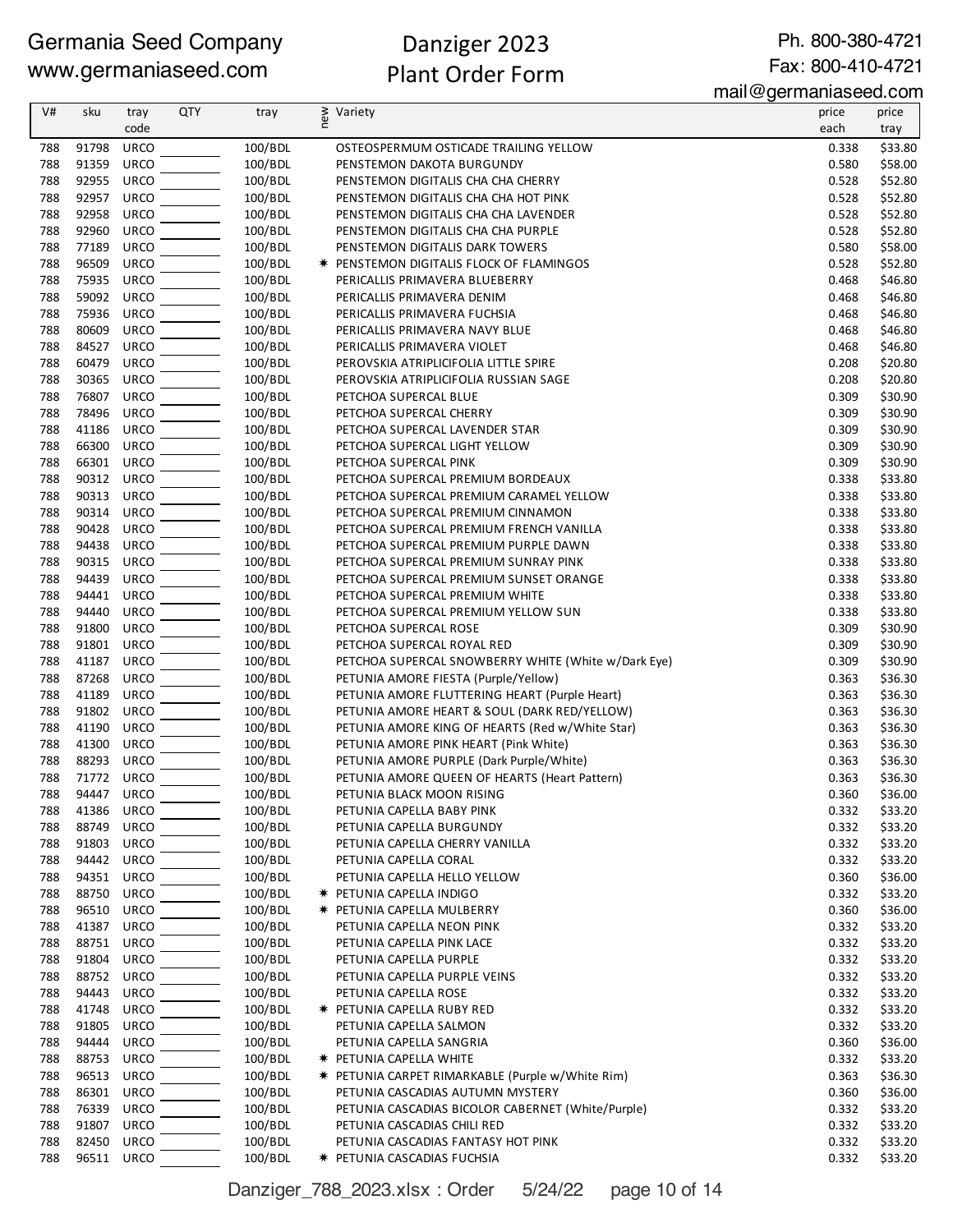# Danziger 2023 Plant Order Form

Ph. 800-380-4721 Fax: 800-410-4721

mail@germaniaseed.com

|     |       |             |            |         |     |                                                          | $\frac{1}{2}$ lilai $\frac{1}{2}$ lilai $\frac{1}{2}$ lailaiseeu.com |         |
|-----|-------|-------------|------------|---------|-----|----------------------------------------------------------|----------------------------------------------------------------------|---------|
| V#  | sku   | tray        | <b>QTY</b> | tray    | new | Variety                                                  | price                                                                | price   |
|     |       | code        |            |         |     |                                                          | each                                                                 | tray    |
| 788 | 91808 | <b>URCO</b> |            | 100/BDL |     | PETUNIA CASCADIAS HINT OF LIME                           | 0.332                                                                | \$33.20 |
| 788 | 88607 | <b>URCO</b> |            | 100/BDL |     | PETUNIA CASCADIAS ICEBERG                                | 0.332                                                                | \$33.20 |
| 788 | 84977 | <b>URCO</b> |            | 100/BDL |     | PETUNIA CASCADIAS INDIAN SUMMER                          | 0.360                                                                | \$36.00 |
| 788 | 88365 | <b>URCO</b> |            | 100/BDL |     | PETUNIA CASCADIAS PASSION (Purple)                       | 0.332                                                                | \$33.20 |
| 788 | 60540 | <b>URCO</b> |            | 100/BDL |     | PETUNIA CASCADIAS PITAYA                                 | 0.332                                                                | \$33.20 |
| 788 | 88422 | URCO        |            | 100/BDL |     | PETUNIA CASCADIAS PURPLE GEM (DIAMOND)                   | 0.332                                                                | \$33.20 |
| 788 | 40882 | <b>URCO</b> |            | 100/BDL |     | PETUNIA CASCADIAS PURPLE ICE                             | 0.332                                                                | \$33.20 |
| 788 | 41388 | <b>URCO</b> |            | 100/BDL |     | PETUNIA CASCADIAS RED                                    | 0.332                                                                | \$33.20 |
| 788 | 79818 | URCO        |            | 100/BDL |     | <b>★ PETUNIA CASCADIAS RIM CHERRY</b>                    | 0.332                                                                | \$33.20 |
| 788 | 84969 | <b>URCO</b> |            | 100/BDL |     | PETUNIA CASCADIAS RIM CHIANTI                            | 0.332                                                                | \$33.20 |
| 788 | 84976 | <b>URCO</b> |            | 100/BDL |     | PETUNIA CASCADIAS RIM MAGENTA                            | 0.360                                                                | \$36.00 |
| 788 | 76848 | <b>URCO</b> |            | 100/BDL |     | * PETUNIA CASCADIAS RIM VIOLET                           | 0.332                                                                | \$33.20 |
| 788 | 96512 | <b>URCO</b> |            | 100/BDL |     | * PETUNIA CASCADIAS VIBRANT PINK                         | 0.332                                                                | \$33.20 |
| 788 | 78262 | URCO        |            | 100/BDL |     | PETUNIA LITTLETUNIA BICOLOR ILLUSION (Cherry/White)      | 0.332                                                                | \$33.20 |
| 788 | 78263 | <b>URCO</b> |            | 100/BDL |     | PETUNIA LITTLETUNIA BLUE VEIN                            | 0.332                                                                | \$33.20 |
| 788 | 41447 | <b>URCO</b> |            | 100/BDL |     | PETUNIA LITTLETUNIA BRIGHT RED                           | 0.332                                                                | \$33.20 |
| 788 | 40894 | <b>URCO</b> |            | 100/BDL |     | PETUNIA LITTLETUNIA BUTTERCREAM                          | 0.332                                                                | \$33.20 |
| 788 | 74445 | <b>URCO</b> |            | 100/BDL |     | PETUNIA LITTLETUNIA PINK                                 | 0.332                                                                | \$33.20 |
| 788 | 67052 | <b>URCO</b> |            | 100/BDL |     | PETUNIA LITTLETUNIA PINK FRILLS                          | 0.332                                                                | \$33.20 |
|     |       |             |            |         |     |                                                          |                                                                      |         |
| 788 | 81114 | <b>URCO</b> |            | 100/BDL |     | PETUNIA LITTLETUNIA PINK SPLASH                          | 0.332                                                                | \$33.20 |
| 788 | 78266 | <b>URCO</b> |            | 100/BDL |     | PETUNIA LITTLETUNIA PURPLE BLUE                          | 0.332                                                                | \$33.20 |
| 788 | 74447 | URCO        |            | 100/BDL |     | PETUNIA LITTLETUNIA ROSE                                 | 0.332                                                                | \$33.20 |
| 788 | 81772 | <b>URCO</b> |            | 100/BDL |     | PETUNIA LITTLETUNIA SHIRAZ (Dark Purple)                 | 0.332                                                                | \$33.20 |
| 788 | 77566 | URCO        |            | 100/BDL |     | PETUNIA LITTLETUNIA WHITE GRACE                          | 0.332                                                                | \$33.20 |
| 788 | 86802 | <b>URCO</b> |            | 100/BDL |     | PETUNIA RAY BAROQUE PINK                                 | 0.332                                                                | \$33.20 |
| 788 | 82623 | <b>URCO</b> |            | 100/BDL |     | PETUNIA RAY BLACK                                        | 0.360                                                                | \$36.00 |
| 788 | 80002 | <b>URCO</b> |            | 100/BDL |     | PETUNIA RAY BLUE                                         | 0.332                                                                | \$33.20 |
| 788 | 71778 | <b>URCO</b> |            | 100/BDL |     | PETUNIA RAY CLASSIC BLUE                                 | 0.332                                                                | \$33.20 |
| 788 | 91819 | <b>URCO</b> |            | 100/BDL |     | PETUNIA RAY FUCHSIA                                      | 0.332                                                                | \$33.20 |
| 788 | 90319 | <b>URCO</b> |            | 100/BDL |     | PETUNIA RAY PISTACHIO CREAM                              | 0.360                                                                | \$36.00 |
| 788 | 76334 | <b>URCO</b> |            | 100/BDL |     | PETUNIA RAY PURPLE VEIN                                  | 0.332                                                                | \$33.20 |
| 788 | 76336 | <b>URCO</b> |            | 100/BDL |     | PETUNIA RAY RED                                          | 0.332                                                                | \$33.20 |
| 788 | 94445 | <b>URCO</b> |            | 100/BDL |     | PETUNIA RAY SUNFLOWER                                    | 0.360                                                                | \$36.00 |
| 788 | 85037 | <b>URCO</b> |            | 100/BDL |     | PETUNIA RAY SUNSHINE (Yellow)                            | 0.332                                                                | \$33.20 |
| 788 | 76335 | <b>URCO</b> |            | 100/BDL |     | PETUNIA RAY WHITE                                        | 0.332                                                                | \$33.20 |
| 788 | 91652 | URCO        |            | 100/BDL |     | PETUNIA RED CARPET HIPPY CHICK VIOLET                    | 0.363                                                                | \$36.30 |
| 788 | 91817 | <b>URCO</b> |            | 100/BDL |     | PETUNIA RED CARPET ORCHID FROST                          | 0.363                                                                | \$36.30 |
| 788 | 92963 | <b>URCO</b> |            | 100/BDL |     | PETUNIA SCOOP BERRY BRULEE                               | 0.332                                                                | \$33.20 |
| 788 | 91820 | URCO        |            | 100/BDL |     | PETUNIA SCOOP CHERRY GELATO (Dark Pink)                  | 0.332                                                                | \$33.20 |
| 788 | 91821 | URCO        |            | 100/BDL |     | PETUNIA SCOOP FRENCH VANILLA                             | 0.332                                                                | \$33.20 |
| 788 | 91822 | URCO        |            | 100/BDL |     | PETUNIA SCOOP LEMONE ICE                                 | 0.332                                                                | \$33.20 |
| 788 | 92883 | <b>URCO</b> |            | 100/BDL |     | PETUNIA SCOOP SWEET PUNCH                                | 0.332                                                                | \$33.20 |
| 788 | 91824 | URCO        |            | 100/BDL |     | PETUNIA SPLASH DANCE BOLERO BLUE                         | 0.363                                                                | \$36.30 |
| 788 | 96426 | <b>URCO</b> |            | 100/BDL |     | <b>* PETUNIA SPLASH DANCE CALYPSO CHERRY</b>             | 0.406                                                                | \$40.60 |
| 788 | 96514 | URCO        |            | 100/BDL |     | * PETUNIA SPLASH DANCE FUCHSIA FLAMENCO                  | 0.363                                                                | \$36.30 |
| 788 | 91825 | <b>URCO</b> |            | 100/BDL |     | PETUNIA SPLASH DANCE MAGENTA MAMBO (Purple)              | 0.406                                                                | \$40.60 |
| 788 | 96515 | <b>URCO</b> |            | 100/BDL |     | * PETUNIA SPLASH DANCE MOON WALK                         | 0.360                                                                | \$36.00 |
| 788 | 94448 | <b>URCO</b> |            | 100/BDL |     | PETUNIA SPLASH DANCE POPPIN PINK                         | 0.406                                                                | \$40.60 |
| 788 | 91826 | <b>URCO</b> |            | 100/BDL |     | PETUNIA SPLASH DANCE PURPLE POLKA                        | 0.363                                                                | \$36.30 |
| 788 | 96516 | <b>URCO</b> |            | 100/BDL |     | <b>★ PETUNIA SPLASH DANCE RUMBA ROSE</b>                 | 0.363                                                                | \$36.30 |
| 788 | 96427 | <b>URCO</b> |            | 100/BDL |     | <b>★ PETUNIA SPLASH DANCE VIOLET VOGUE</b>               | 0.406                                                                | \$40.60 |
| 788 | 30413 | URCO        |            | 100/BDL |     | PHLOX HYBRIDA CHATTAHOOCHEE (Light Blue)                 | 0.192                                                                | \$19.20 |
| 788 | 92967 | <b>URCO</b> |            | 100/BDL |     | PHLOX PANICULATA FAMOUS LIGHT PINK                       | 0.448                                                                | \$44.80 |
| 788 | 90330 | URCO        |            | 100/BDL |     | PHLOX PANICULATA FAMOUS LIGHT PURPLE                     | 0.448                                                                | \$44.80 |
| 788 | 92968 | <b>URCO</b> |            | 100/BDL |     | PHLOX PANICULATA FAMOUS MAGENTA                          | 0.448                                                                | \$44.80 |
| 788 | 90331 | <b>URCO</b> |            | 100/BDL |     | PHLOX PANICULATA FAMOUS PINK DARK EYE                    | 0.448                                                                | \$44.80 |
| 788 | 90332 | <b>URCO</b> |            | 100/BDL |     | PHLOX PANICULATA FAMOUS PURPLE                           | 0.448                                                                | \$44.80 |
| 788 | 90334 | <b>URCO</b> |            | 100/BDL |     | PHLOX PANICULATA FAMOUS WHITE EYE                        | 0.448                                                                | \$44.80 |
| 788 | 90048 | URCO        |            | 100/BDL |     | PHLOX PANICULATA SWEET SUMMER COMPACT ROSE               | 0.460                                                                | \$46.00 |
| 788 | 90038 | <b>URCO</b> |            | 100/BDL |     | PHLOX PANICULATA SWEET SUMMER DREAM (ORANGE ROSE)        | 0.460                                                                | \$46.00 |
| 788 | 55451 | URCO        |            | 100/BDL |     | PHLOX PANICULATA SWEET SUMMER FANTASY (PURPLE BICOLOR)   | 0.460                                                                | \$46.00 |
| 788 | 90041 | URCO        |            | 100/BDL |     | PHLOX PANICULATA SWEET SUMMER FESTIVAL (ROSE W/DARK EYE) | 0.460                                                                | \$46.00 |
|     |       |             |            |         |     |                                                          |                                                                      |         |

Danziger\_788\_2023.xlsx : Order 5/24/22 page 11 of 14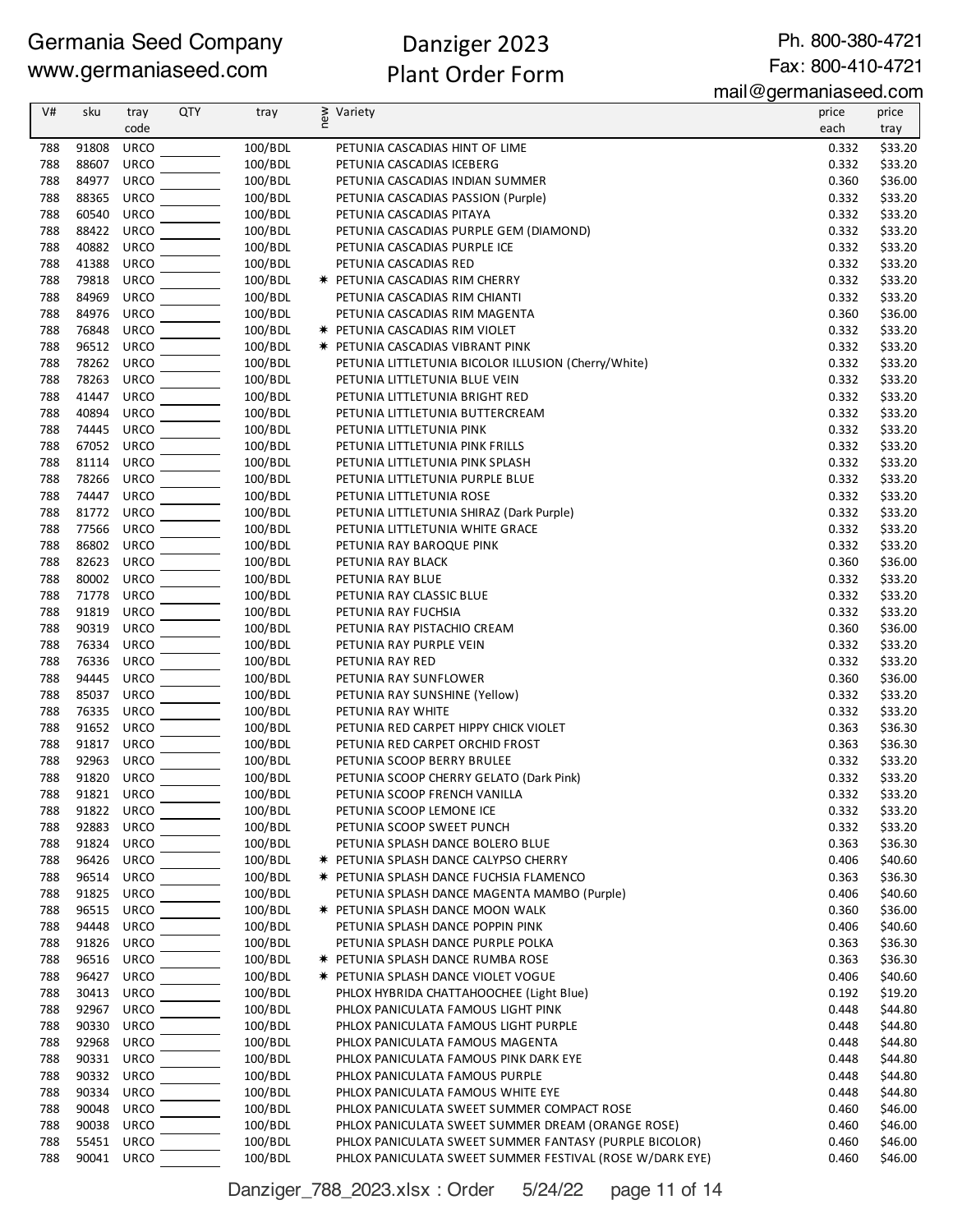# Danziger 2023 Plant Order Form

Ph. 800-380-4721 Fax: 800-410-4721

mail@germaniaseed.com

| V#         | sku            | tray                       | <b>QTY</b> | tray               | new | Variety                                                                                           | price          | price              |
|------------|----------------|----------------------------|------------|--------------------|-----|---------------------------------------------------------------------------------------------------|----------------|--------------------|
|            |                | code                       |            |                    |     |                                                                                                   | each           | tray               |
| 788        | 90046          | <b>URCO</b>                |            | 100/BDL            |     | PHLOX PANICULATA SWEET SUMMER LILAC WINK COMPACT (Lilac w/White Eye)                              | 0.460          | \$46.00            |
| 788        | 90047          | <b>URCO</b>                |            | 100/BDL            |     | PHLOX PANICULATA SWEET SUMMER PINK WINK COMPACT (Pink w/White Eye)                                | 0.460          | \$46.00            |
| 788        | 55455          | <b>URCO</b>                |            | 100/BDL            |     | PHLOX PANICULATA SWEET SUMMER QUEEN (Salmon Orange w/Dark Eye)                                    | 0.460          | \$46.00            |
| 788        | 92970          | <b>URCO</b>                |            | 100/BDL            |     | PHLOX PANICULATA SWEET SUMMER RED                                                                 | 0.460          | \$46.00            |
| 788<br>788 | 90049          | <b>URCO</b><br><b>URCO</b> |            | 100/BDL            |     | PHLOX PANICULATA SWEET SUMMER SENSATION (SOFT PINK)                                               | 0.460          | \$46.00            |
| 788        | 90050<br>55456 | <b>URCO</b>                |            | 100/BDL<br>100/BDL |     | PHLOX PANICULATA SWEET SUMMER SNOW WHITE<br>PHLOX PANICULATA SWEET SUMMER SURPRISE (VIOLET WHITE) | 0.460<br>0.460 | \$46.00<br>\$46.00 |
| 788        | 30397          | <b>URCO</b>                |            | 100/BDL            |     | PHLOX SUBULATA CANDY STRIPE (Pink/White)                                                          | 0.165          | \$16.50            |
| 788        | 76623          | <b>URCO</b>                |            | 100/BDL            |     | PHLOX SUBULATA EMERALD CUSHION BLUE (Lavender/Blue)                                               | 0.165          | \$16.50            |
| 788        | 30401 URCO     |                            |            | 100/BDL            |     | PHLOX SUBULATA EMERALD PINK (Compact Pink)                                                        | 0.165          | \$16.50            |
| 788        | 30402          | <b>URCO</b>                |            | 100/BDL            |     | PHLOX SUBULATA FORT HILL (Rose Pink w/Eye)                                                        | 0.165          | \$16.50            |
| 788        | 92310          | <b>URCO</b>                |            | 100/BDL            |     | PHLOX SUBULATA GOLDIPHLOX CHERRY                                                                  | 0.273          | \$27.30            |
| 788        | 92311 URCO     |                            |            | 100/BDL            |     | PHLOX SUBULATA GOLDIPHLOX LIGHT BLUE                                                              | 0.273          | \$27.30            |
| 788        | 92312          | <b>URCO</b>                |            | 100/BDL            |     | PHLOX SUBULATA GOLDIPHLOX PINK                                                                    | 0.273          | \$27.30            |
| 788        | 92313          | <b>URCO</b>                |            | 100/BDL            |     | PHLOX SUBULATA GOLDIPHLOX ROSE                                                                    | 0.273          | \$27.30            |
| 788        | 92314          | <b>URCO</b>                |            | 100/BDL            |     | PHLOX SUBULATA GOLDIPHLOX WHITE                                                                   | 0.273          | \$27.30            |
| 788        | 74205          | <b>URCO</b>                |            | 100/BDL            |     | PHLOX SUBULATA MCDANIELS CUSHION (Pink)                                                           | 0.165          | \$16.50            |
| 788<br>788 | 90973<br>96517 | <b>URCO</b><br>URCO        |            | 100/BDL            |     | PHLOX SUBULATA PHLOX TROT PINK<br>* PHLOX SUBULATA PHLOXSTAR MAGENTA                              | 0.273<br>0.303 | \$27.30<br>\$30.30 |
| 788        | 88441          | <b>URCO</b>                |            | 100/BDL<br>100/BDL |     | PHLOX SUBULATA PHLOXSTAR RED                                                                      | 0.303          | \$30.30            |
| 788        | 90328          | <b>URCO</b>                |            | 100/BDL            |     | PHLOX SUBULATA PHLOXSTAR WHITE                                                                    | 0.303          | \$30.30            |
| 788        | 52935          | <b>URCO</b>                |            | 100/BDL            |     | PHLOX SUBULATA PURPLE BEAUTY (Purple)                                                             | 0.165          | \$16.50            |
| 788        | 30407          | <b>URCO</b>                |            | 100/BDL            |     | PHLOX SUBULATA RED WINGS (Crimson w/Dark Red Center)                                              | 0.165          | \$16.50            |
| 788        | 30409          | <b>URCO</b>                |            | 100/BDL            |     | PHLOX SUBULATA SCARLET FLAME                                                                      | 0.165          | \$16.50            |
| 788        | 59850          | <b>URCO</b>                |            | 100/BDL            |     | PLECTRANTHUS (SWEDISH IVY) VARIEGATED                                                             | 0.205          | \$20.50            |
| 788        | 92971          | <b>URCO</b>                |            | 100/BDL            |     | PLECTRANTHUS HYBRID VELVET DIVA                                                                   | 0.390          | \$39.00            |
| 788        | 82380          | <b>URCO</b>                |            | 100/BDL            |     | PLECTRANTHUS HYBRID VELVET ELVIS                                                                  | 0.390          | \$39.00            |
| 788        | 96519          | <b>URCO</b>                |            | 100/BDL            |     | <b>* PLECTRANTHUS HYBRID VELVET STARLET</b>                                                       | 0.390          | \$39.00            |
| 788        | 41399          | <b>URCO</b>                |            | 100/BDL            |     | PORTULACA OLERACEA CAMPINO TWIST PINK                                                             | 0.296          | \$29.60            |
| 788        | 41400          | <b>URCO</b>                |            | 100/BDL            |     | PORTULACA OLERACEA CAMPINO TWIST RED                                                              | 0.296          | \$29.60            |
| 788        | 92222          | <b>URCO</b>                |            | 100/BDL            |     | PORTULACA OLERACEA MEGA PAZZAZ DARK PINK                                                          | 0.310          | \$31.00            |
| 788        | 92223          | <b>URCO</b>                |            | 100/BDL            |     | PORTULACA OLERACEA MEGA PAZZAZ GOLD                                                               | 0.310          | \$31.00            |
| 788<br>788 | 96520<br>92224 | <b>URCO</b><br><b>URCO</b> |            | 100/BDL            |     | <b>★ PORTULACA OLERACEA MEGA PAZZAZ MANGO TWIST</b>                                               | 0.310          | \$31.00            |
| 788        | 96518          | <b>URCO</b>                |            | 100/BDL<br>100/BDL |     | PORTULACA OLERACEA MEGA PAZZAZ ORANGE                                                             | 0.310<br>0.310 | \$31.00<br>\$31.00 |
| 788        | 92225          | URCO                       |            | 100/BDL            |     | <b>* PORTULACA OLERACEA MEGA PAZZAZ PINK TWIST</b><br>PORTULACA OLERACEA MEGA PAZZAZ PURPLE       | 0.310          | \$31.00            |
| 788        | 96521 URCO     |                            |            | 100/BDL            |     | <b>★ PORTULACA OLERACEA MEGA PAZZAZ RED</b>                                                       | 0.310          | \$31.00            |
| 788        | 41453          | <b>URCO</b>                |            | 100/BDL            |     | PORTULACA OLERACEA PAZZAZ APRICOT                                                                 | 0.275          | \$27.50            |
| 788        | 41454 URCO     |                            |            | 100/BDL            |     | PORTULACA OLERACEA PAZZAZ BRIGHT PURPLE                                                           | 0.275          | \$27.50            |
| 788        | 82382 URCO     |                            |            | 100/BDL            |     | PORTULACA OLERACEA PAZZAZ FUCHSIA                                                                 | 0.275          | \$27.50            |
| 788        | 41751 URCO     |                            |            | 100/BDL            |     | PORTULACA OLERACEA PAZZAZ NANO CANDY PINK                                                         | 0.282          | \$28.20            |
| 788        | 88442 URCO     |                            |            | 100/BDL            |     | * PORTULACA OLERACEA PAZZAZ NANO FUCHSIA                                                          | 0.282          | \$28.20            |
| 788        | 96522          | <b>URCO</b>                |            | 100/BDL            |     | * PORTULACA OLERACEA PAZZAZ NANO GOLD                                                             | 0.282          | \$28.20            |
| 788        | 88443          | <b>URCO</b>                |            | 100/BDL            |     | PORTULACA OLERACEA PAZZAZ NANO HOT PINK                                                           | 0.282          | \$28.20            |
| 788        | 88444          | <b>URCO</b>                |            | 100/BDL            |     | PORTULACA OLERACEA PAZZAZ NANO ORANGE                                                             | 0.282          | \$28.20            |
| 788        | 96523          | <b>URCO</b>                |            | 100/BDL            |     | <b>★ PORTULACA OLERACEA PAZZAZ NANO ORANGE TWIST</b>                                              | 0.282          | \$28.20            |
| 788        | 91879          | <b>URCO</b>                |            | 100/BDL            |     | PORTULACA OLERACEA PAZZAZ NANO PURPLE                                                             | 0.282          | \$28.20            |
| 788        | 96524          | <b>URCO</b>                |            | 100/BDL            |     | * PORTULACA OLERACEA PAZZAZ NANO TROPICAL PUNCH                                                   | 0.282          | \$28.20            |
| 788        | 88445          | <b>URCO</b>                |            | 100/BDL            |     | PORTULACA OLERACEA PAZZAZ NANO YELLOW                                                             | 0.282          | \$28.20            |
| 788<br>788 | 96525<br>75493 | URCO<br><b>URCO</b>        |            | 100/BDL<br>100/BDL |     | <b>* PORTULACA OLERACEA PAZZAZ NANO YELLOW TWIST</b><br>PORTULACA OLERACEA PAZZAZ PINK GLOW       | 0.282<br>0.275 | \$28.20<br>\$27.50 |
| 788        | 77744          | <b>URCO</b>                |            | 100/BDL            |     | <b>* PORTULACA OLERACEA PAZZAZ RED FLARE</b>                                                      | 0.275          | \$27.50            |
| 788        | 78280          | <b>URCO</b>                |            | 100/BDL            |     | PORTULACA OLERACEA PAZZAZ TANGERINE                                                               | 0.275          | \$27.50            |
| 788        | 88377          | <b>URCO</b>                |            | 100/BDL            |     | PORTULACA OLERACEA PAZZAZ WHITE                                                                   | 0.275          | \$27.50            |
| 788        | 86336          | <b>URCO</b>                |            | 100/BDL            |     | PORTULACA OLERACEA PAZZAZ YELLOW                                                                  | 0.275          | \$27.50            |
| 788        | 88491          | <b>URCO</b>                |            | 100/BDL            |     | <b>★ RUDBECKIA AMERICAN GOLD RUSH</b>                                                             | 0.818          | \$81.80            |
| 788        | 41587          | <b>URCO</b>                |            | 100/BDL            |     | SALVIA APEX BLUE                                                                                  | 0.385          | \$38.50            |
| 788        | 92332          | <b>URCO</b>                |            | 100/BDL            |     | SALVIA APEX PINK                                                                                  | 0.385          | \$38.50            |
| 788        | 92333          | URCO                       |            | 100/BDL            |     | SALVIA APEX WHITE                                                                                 | 0.385          | \$38.50            |
| 788        | 66322          | <b>URCO</b>                |            | 100/BDL            |     | SALVIA FARINACEA SALLYFUN BICOLOR BLUE                                                            | 0.359          | \$35.90            |
| 788        | 74499          | <b>URCO</b>                |            | 100/BDL            |     | SALVIA FARINACEA SALLYFUN BLUE EMOTION                                                            | 0.359          | \$35.90            |
| 788        | 91834          | URCO                       |            | 100/BDL            |     | SALVIA FARINACEA SALLYFUN BLUE ICE                                                                | 0.359          | \$35.90            |

Danziger\_788\_2023.xlsx : Order 5/24/22 page 12 of 14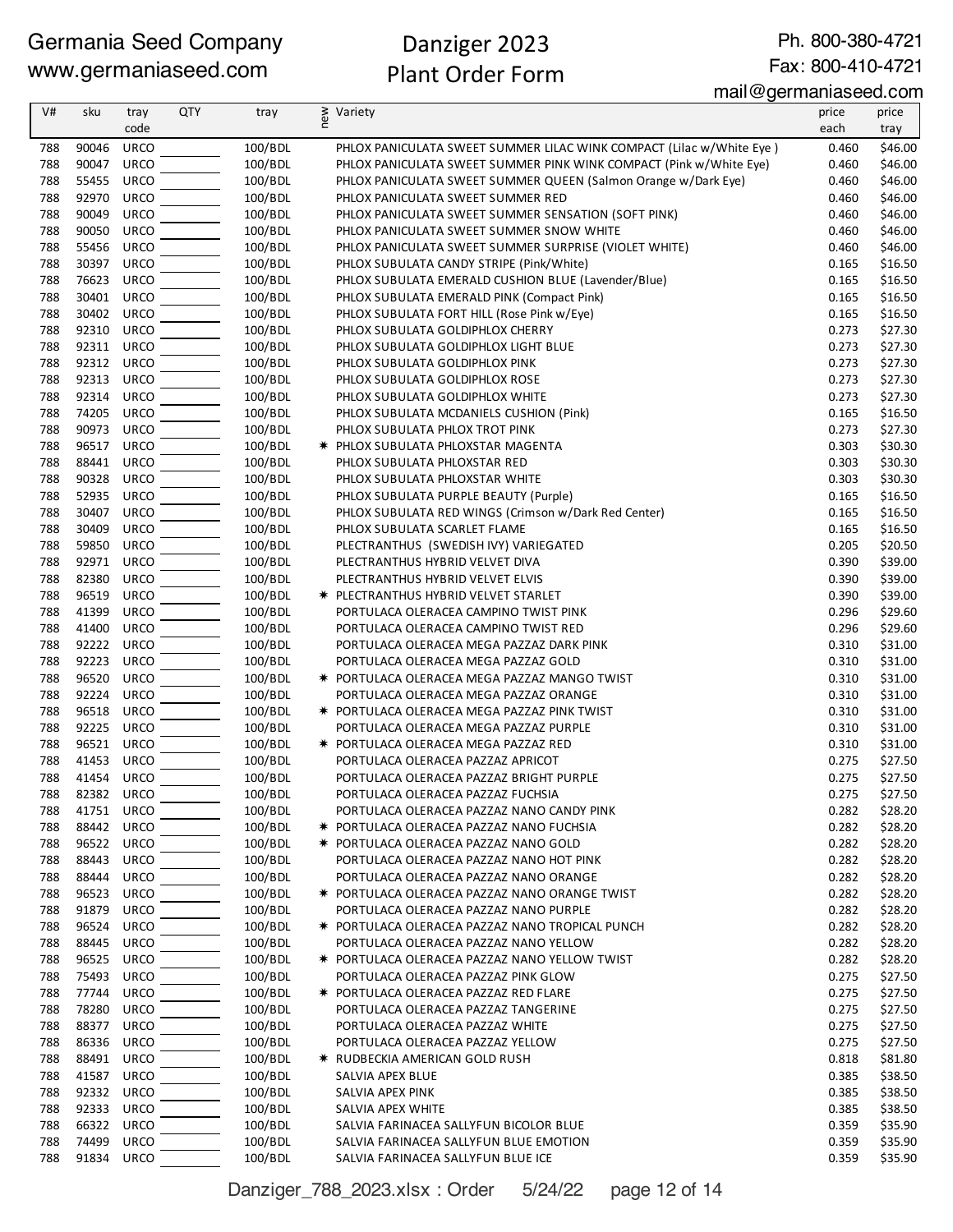# Danziger 2023 Plant Order Form

Ph. 800-380-4721 Fax: 800-410-4721

mail@germaniaseed.com

| V#         | sku            | tray<br>code        | <b>QTY</b> | tray               | ≷ Variety<br>E                                                                        | price<br>each  | price<br>tray      |
|------------|----------------|---------------------|------------|--------------------|---------------------------------------------------------------------------------------|----------------|--------------------|
|            |                |                     |            |                    |                                                                                       |                |                    |
| 788        | 96526          | <b>URCO</b>         |            | 100/BDL            | * SALVIA FARINACEA SALLYFUN BLUE LAGOON                                               | 0.359          | \$35.90            |
| 788<br>788 | 86805<br>94449 | URCO<br><b>URCO</b> |            | 100/BDL<br>100/BDL | SALVIA FARINACEA SALLYFUN DEEP OCEAN<br>SALVIA FARINACEA SALLYFUN PURE WHITE          | 0.359<br>0.359 | \$35.90<br>\$35.90 |
| 788        | 85169          | URCO                |            | 100/BDL            | SALVIA FARINACEA SALLYFUN SKY BLUE                                                    | 0.359          | \$35.90            |
| 788        | 74500          | <b>URCO</b>         |            | 100/BDL            | SALVIA FARINACEA SALLYFUN SNOW WHITE                                                  | 0.359          | \$35.90            |
| 788        | 91835          | URCO                |            | 100/BDL            | SALVIA FARINACEA SALLYFUN XL BLUE                                                     | 0.359          | \$35.90            |
| 788        | 94450          | <b>URCO</b>         |            | 100/BDL            | SALVIA NEMOROSA DARK MATTER                                                           | 0.399          | \$39.90            |
| 788        | 30450          | <b>URCO</b>         |            | 100/BDL            | SALVIA NEMOROSA EAST FRIESLAND (Intense Violet Blue)                                  | 0.206          | \$20.60            |
| 788        | 30451          | URCO                |            | 100/BDL            | SALVIA NEMOROSA MAY NIGHT (Indigo Blue)                                               | 0.270          | \$27.00            |
| 788        | 86311          | URCO                |            | 100/BDL            | SALVIA NEMOROSA SALLYROSA APRIL NIGHT                                                 | 0.385          | \$38.50            |
| 788        | 89804          | <b>URCO</b>         |            | 100/BDL            | SALVIA SUPERBA BORDEAU DEEP BLUE                                                      | 0.329          | \$32.90            |
| 788        | 89805          | <b>URCO</b>         |            | 100/BDL            | SALVIA SUPERBA BORDEAU ROSE                                                           | 0.329          | \$32.90            |
| 788        | 89803          | <b>URCO</b>         |            | 100/BDL            | SALVIA SUPERBA BORDEAU SKY BLUE COMPACT                                               | 0.329          | \$32.90            |
| 788        | 79839          | <b>URCO</b>         |            | 100/BDL            | SALVIA SUPERBA BORDEAU STEEL BLUE                                                     | 0.329          | \$32.90            |
| 788        | 89806          | <b>URCO</b>         |            | 100/BDL            | SALVIA SUPERBA BORDEAU WHITE                                                          | 0.329          | \$32.90            |
| 788        | 92972          | <b>URCO</b>         |            | 100/BDL            | SANVITALIA TALYA BRIGHT                                                               | 0.308          | \$30.80            |
| 788        | 86915          | <b>URCO</b>         |            | 100/BDL            | SANVITALIA TALYA GREAT YELLOW                                                         | 0.308          | \$30.80            |
| 788        | 86917          | URCO                |            | 100/BDL            | SANVITALIA TALYA SUNNY                                                                | 0.308          | \$30.80            |
| 788        | 92973          | URCO                |            | 100/BDL            | SAXIFRAGA ALPINO EARLY CARMINE                                                        | 0.336          | \$33.60            |
| 788        | 89807          | <b>URCO</b>         |            | 100/BDL            | SAXIFRAGA ALPINO EARLY CARNIVAL                                                       | 0.336          | \$33.60            |
| 788        | 89808          | <b>URCO</b>         |            | 100/BDL            | SAXIFRAGA ALPINO EARLY LIME                                                           | 0.336          | \$33.60            |
| 788        | 92974          | <b>URCO</b>         |            | 100/BDL            | SAXIFRAGA ALPINO EARLY MAGIC SALMON                                                   | 0.336          | \$33.60            |
| 788        | 84538          | <b>URCO</b>         |            | 100/BDL            | SAXIFRAGA ALPINO EARLY PICOTEE                                                        | 0.336          | \$33.60            |
| 788        | 95731          | URCO                |            | 100/BDL            | SAXIFRAGA ALPINO EARLY ROSE                                                           | 0.336          | \$33.60            |
| 788<br>788 | 89810<br>75178 | <b>URCO</b><br>URCO |            | 100/BDL<br>100/BDL | SAXIFRAGA ALPINO EARLY WHITE                                                          | 0.336<br>0.336 | \$33.60<br>\$33.60 |
| 788        | 89811          | URCO                |            | 100/BDL            | SAXIFRAGA ARENDSII TOURAN DEEP RED<br>SAXIFRAGA ARENDSII TOURAN LARGE WHITE           | 0.336          | \$33.60            |
| 788        | 89812          | URCO                |            | 100/BDL            | SAXIFRAGA ARENDSII TOURAN LIME GREEN                                                  | 0.336          | \$33.60            |
| 788        | 58482          | <b>URCO</b>         |            | 100/BDL            | SAXIFRAGA ARENDSII TOURAN PINK                                                        | 0.336          | \$33.60            |
| 788        | 94451          | <b>URCO</b>         |            | 100/BDL            | SAXIFRAGA ARENDSII TOURAN RED                                                         | 0.336          | \$33.60            |
| 788        | 75180          | URCO                |            | 100/BDL            | SAXIFRAGA ARENDSII TOURAN SCARLET                                                     | 0.336          | \$33.60            |
| 788        | 75182          | <b>URCO</b>         |            | 100/BDL            | SAXIFRAGA ARENDSII TOURAN WHITE                                                       | 0.336          | \$33.60            |
| 788        | 75828          | <b>URCO</b>         |            | 100/BDL            | SCABIOSA CAUCASICA VIVID VIOLET                                                       | 0.542          | \$54.20            |
| 788        | 30459          | <b>URCO</b>         |            | 100/BDL            | SCABIOSA COLUMBARIA BUTTERFLY BLUE                                                    | 0.252          | \$25.20            |
| 788        | 30460          | <b>URCO</b>         |            | 100/BDL            | SCABIOSA COLUMBARIA PINK MIST                                                         | 0.252          | \$25.20            |
| 788        | 88609          | <b>URCO</b>         |            | 100/BDL            | SCAEVOLA PINK BLESSING                                                                | 0.312          | \$31.20            |
| 788        | 72361          | URCO                |            | 100/BDL            | SCAEVOLA PURPLE HAZE                                                                  | 0.312          | \$31.20            |
| 788        | 89647          | <b>URCO</b>         |            | 100/BDL            | <b>SCAEVOLA TOUCH BLUE</b>                                                            | 0.312          | \$31.20            |
| 788        | 94452          | URCO                |            | 100/BDL            | SCAEVOLA TOUCH INDIGO                                                                 | 0.312          | \$31.20            |
| 788        | 88610          | <b>URCO</b>         |            | 100/BDL            | SCAEVOLA TOUCH WHITE                                                                  | 0.312          | \$31.20            |
| 788        | 66926          | <b>URCO</b>         |            | 100/BDL            | SEDUM GROUNDCOVER ANGELINA (Yellow)                                                   | 0.196          | \$19.60            |
| 788        | 6247           | <b>URCO</b>         |            | 100/BDL            | SEDUM GROUNDCOVER DRAGON'S BLOOD (Neon Red)                                           | 0.196          | \$19.60            |
| 788        | 94454          | <b>URCO</b>         |            | 100/BDL            | SEDUM GROUNDCOVER PEACH PEARLS                                                        | 0.535          | \$53.50            |
| 788        | 30837          | <b>URCO</b>         |            | 100/BDL            | SEDUM GROUNDCOVER RED CARPET (Rose/Red)                                               | 0.196          | \$19.60            |
| 788        | 40996          | <b>URCO</b>         |            | 100/BDL            | SEDUM GROUNDCOVER SPOT ON DEEP ROSE                                                   | 0.293          | \$29.30            |
| 788        | 40997          | <b>URCO</b>         |            | 100/BDL            | SEDUM GROUNDCOVER SPOT ON PINK                                                        | 0.293          | \$29.30            |
| 788<br>788 | 30472<br>92395 | URCO<br>URCO        |            | 100/BDL<br>100/BDL | SEDUM GROUNDCOVER TRICOLOR (Green, Pink, White)<br>SEDUM UPRIGHT CANDY CHERRY TRUFFLE | 0.196<br>0.535 | \$19.60<br>\$53.50 |
| 788        | 92321          | URCO                |            | 100/BDL            | SEDUM UPRIGHT CLASS ACT (Rose Pink)                                                   | 0.535          | \$53.50            |
| 788        | 94453          | <b>URCO</b>         |            | 100/BDL            | SEDUM UPRIGHT CONGA LINE                                                              | 0.535          | \$53.50            |
| 788        | 92896          | URCO                |            | 100/BDL            | SEDUM UPRIGHT CRYSTAL PINK                                                            | 0.565          | \$56.50            |
| 788        | 55917          | URCO                |            | 100/BDL            | SEDUM UPRIGHT DARK MAGIC                                                              | 0.535          | \$53.50            |
| 788        | 92396          | <b>URCO</b>         |            | 100/BDL            | SEDUM UPRIGHT DOUBLE MARTINI                                                          | 0.535          | \$53.50            |
| 788        | 75830          | URCO                |            | 100/BDL            | SEDUM UPRIGHT MR GOODBUD                                                              | 0.535          | \$53.50            |
| 788        | 40990          | <b>URCO</b>         |            | 100/BDL            | SEDUM UPRIGHT PARTY HARDY BIRTHDAY PARTY                                              | 0.565          | \$56.50            |
| 788        | 82520          | <b>URCO</b>         |            | 100/BDL            | SEDUM UPRIGHT THUNDERHEAD                                                             | 0.535          | \$53.50            |
| 788        | 84608          | <b>URCO</b>         |            | 100/BDL            | SEDUM UPRIGHT TOUCHDOWN TEAK                                                          | 0.535          | \$53.50            |
| 788        | 96527          | <b>URCO</b>         |            | 100/BDL            | <b>★ SILENE ROTOBII VALLEY HIGH</b>                                                   | 0.453          | \$45.30            |
| 788        | 57926          | URCO                |            | 100/BDL            | STROBILANTHES DYERIANUS PERSIAN SHIELD                                                | 0.222          | \$22.20            |
| 788        | 60777          | URCO                |            | 100/BDL            | TORENIA MOON SEMI TRAILING BLUE                                                       | 0.312          | \$31.20            |
| 788        | 68067          | <b>URCO</b>         |            | 100/BDL            | TORENIA MOON SEMI TRAILING INDIGO (Purple)                                            | 0.312          | \$31.20            |
| 788        | 72022 URCO     |                     |            | 100/BDL            | TORENIA MOON SEMI TRAILING MAGENTA                                                    | 0.312          | \$31.20            |

Danziger\_788\_2023.xlsx : Order 5/24/22 page 13 of 14